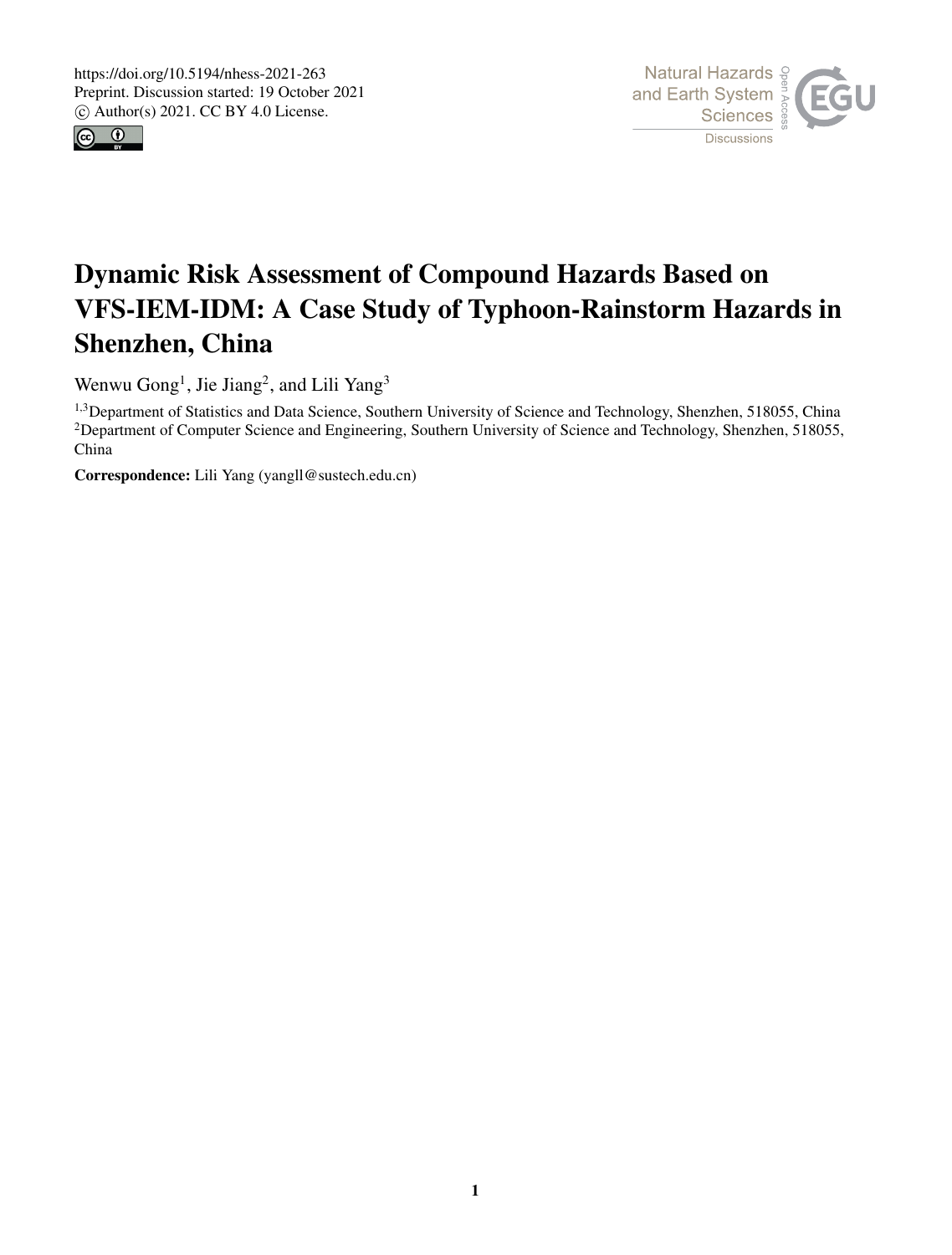



Abstract. Typhoons and rainstorms are types of natural hazards that can cause significant impacts. These individual hazards may also occur simultaneously to produce compound hazards, leading to increased losses. The accurate risk assessment of such compound hazards faces several challenges due to the uncertainties in multiple hazards level evaluation, and the incomplete information in historical data sets. In this paper, to deal with these challenges, we propose a risk assessment model called

- 5 VFS-IEM-IDM based on the Variable Fuzzy Set and Information Diffusion Method. In particular, VFS-IEM-IDM provides a comprehensive evaluation of the compound hazards level, and a predictive cumulative logistic model is used to verify the results. Furthermore, VFS-IEM-IDM applies a normal information diffusion estimator to estimate the conditional probability distribution and the vulnerability distribution of the compound hazards based on the hazards level, the hazards occurrence time, and the corresponding losses. To examine the efficacy of VFS-IEM-IDM, a case study of the Typhoon-Rainstorm hazards that
- 10 occurred in Shenzhen, China is presented. The risk assessment results indicate that hazards of level II mostly occur in August and October, while hazards of level III often occur in September. The risk of the Typhoon-Rainstorm hazards differs in each month and in August and September the risk gets the highest value, and the estimated economic losses are around 114 million RMB and 167 million RMB respectively.

Key words: Compound hazards risk; Fuzzy dynamic risk; Variable fuzzy set; Information diffusion; Typhoon-Rainstorm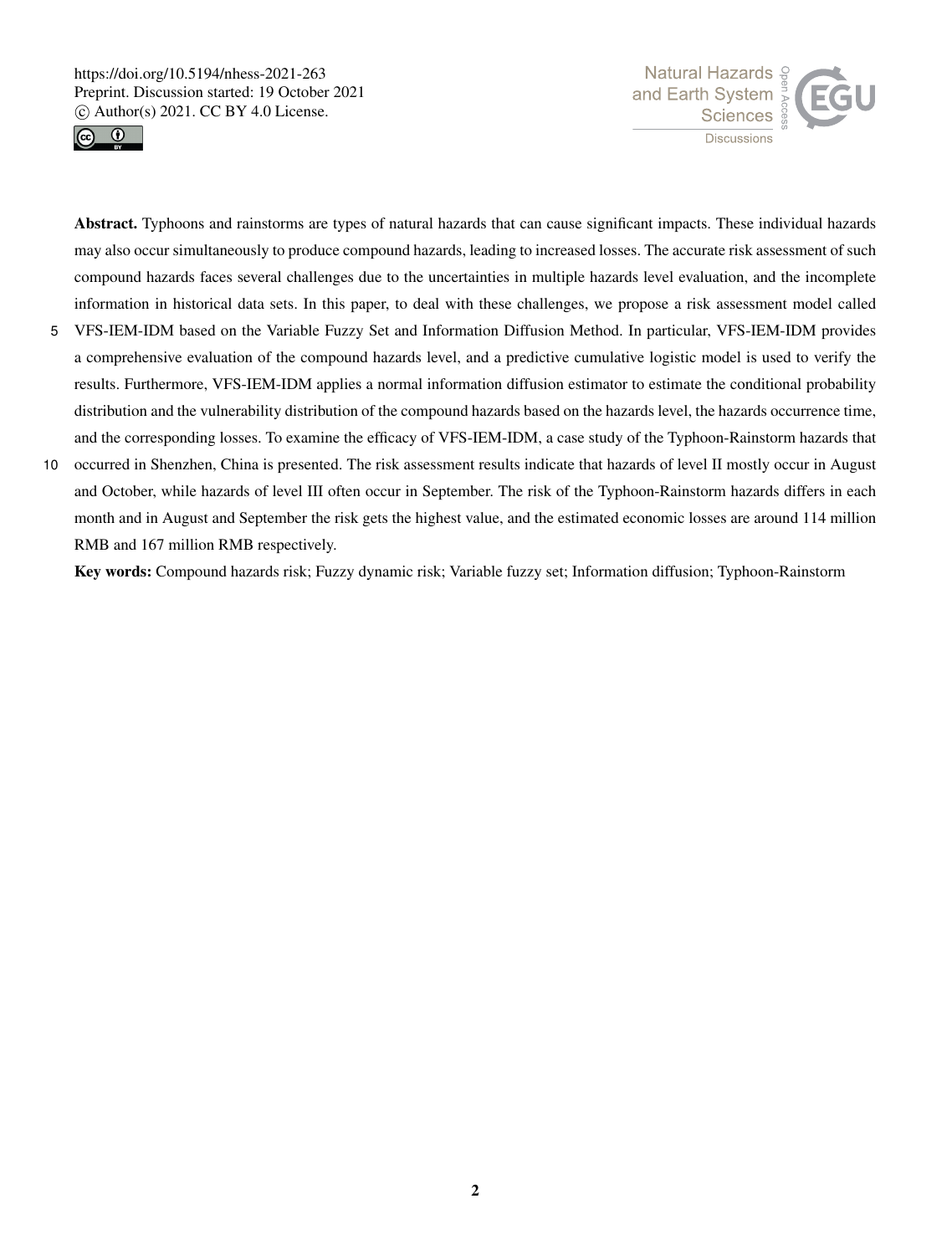



#### 15 1 Introduction

Assessing risk is an effective way to reduce the negative impacts on natural hazards and plays an increasingly important role in helping the decision maker in emergency management. With the global climate change, many cities have suffered extreme natural hazards more frequently and many people's lives are under threat. Located in the southern part of China, Shenzhen is a coastal city with a low latitude, where Typhoon and Rainstorm hazards have severely restricted the sustainable development of 20 the local economy and society. Furthermore, the development of the Guangdong-HongKong-Macao Greater Bay Area highly

Risk assessment is a technique that uses hazards data to estimate the probability that natural hazards occur and assess their economic losses. Traditional methods of risk assessment mainly utilize Geographic Information System (GIS) to get risk maps (Gigovic et al. (2017)), or rely on information diffusion method (IDM) to deal with incomplete data sets (Gong et al. (2020)).

relies on timely and effective emergency plans which are often determined by the efficiency of the risk assessment.

- 25 These relevant risk assessment methods (Julia et al. (2021); Zhou et al. (2020)) have became more comprehensive and mature in single hazards evaluation. However, the multi-hazard risk assessment is not the aggregation of their individual assessment results but considers the connections among different hazards (Kappes et al. (2012)), so the assessment results for multiple hazards are often inaccurate and insufficient. Furthermore, there is little research focusing on Typhoon-induced risk assessment in the literature and many aspects such as dynamic risk assessment are not considered.
- 30 There are many works discussing the multi-hazard risk assessment and Choi et al. (2021) had reviewed the relevant literature. Furthermore, Wang et al. (2020) clarified the relationship between hazards in multi-hazard scenarios by dividing them into three categories: mutually amplified hazards, mutually exclusive hazards, and non-influential hazards. Khan et al. (2020) presented an analysis of the existing methods and technologies that are relevant to multi-hazard scenarios. Huang et al. (2018) developed information diffusion technique to construct a joint probability distribution and a vulnerability distribution
- 35 for assessing the flood and earthquake risks. Xu et al. (2016) also used the information diffusion method to assess the risk of multiple hazards quantitatively and evaluated the risk of loss of human lives from meteorological hazards in China. Ming et al. (2015) proposed a quantitative approach of multi-hazard risk assessment based on vulnerability distribution and joint return period of hazards to assess the risk of crop losses in the Yangtze River Delta region of China. However, all of these works focus on integrating the risks caused by single hazards and ignoring these truly correlations between hazards occurrence, such 40 as the co-appearance of Typhoon-Rainstorm hazards. In this paper, we aim at the multi-hazards and investigate new methods
- 

for multiple hazards level evaluation and dynamic risk assessment of compound hazards.

Compound hazards, a sub-group of the term 'multi-hazard', can be considered as the combination of multiple drivers that contribute to societal risk (Jennifer et al. (2021)), within which two associated hazards impacting the same time and place. In this paper, we define the compound hazards risk as a scene in the future associated with some adverse incident caused

45 by cascading hazards systems, where there are strong connections among different hazard indicators. Compared with the multi-hazard risk assessment (Xu et al. (2016); Huang et al. (2018)), the risk assessment of compound hazards obtains the comprehensive hazards level without losing any correlated information and often reflects the property of hazard-induced. Risk assessment of compound hazards has been studied by He et al. (2020), who presented the Cloquet integral multiple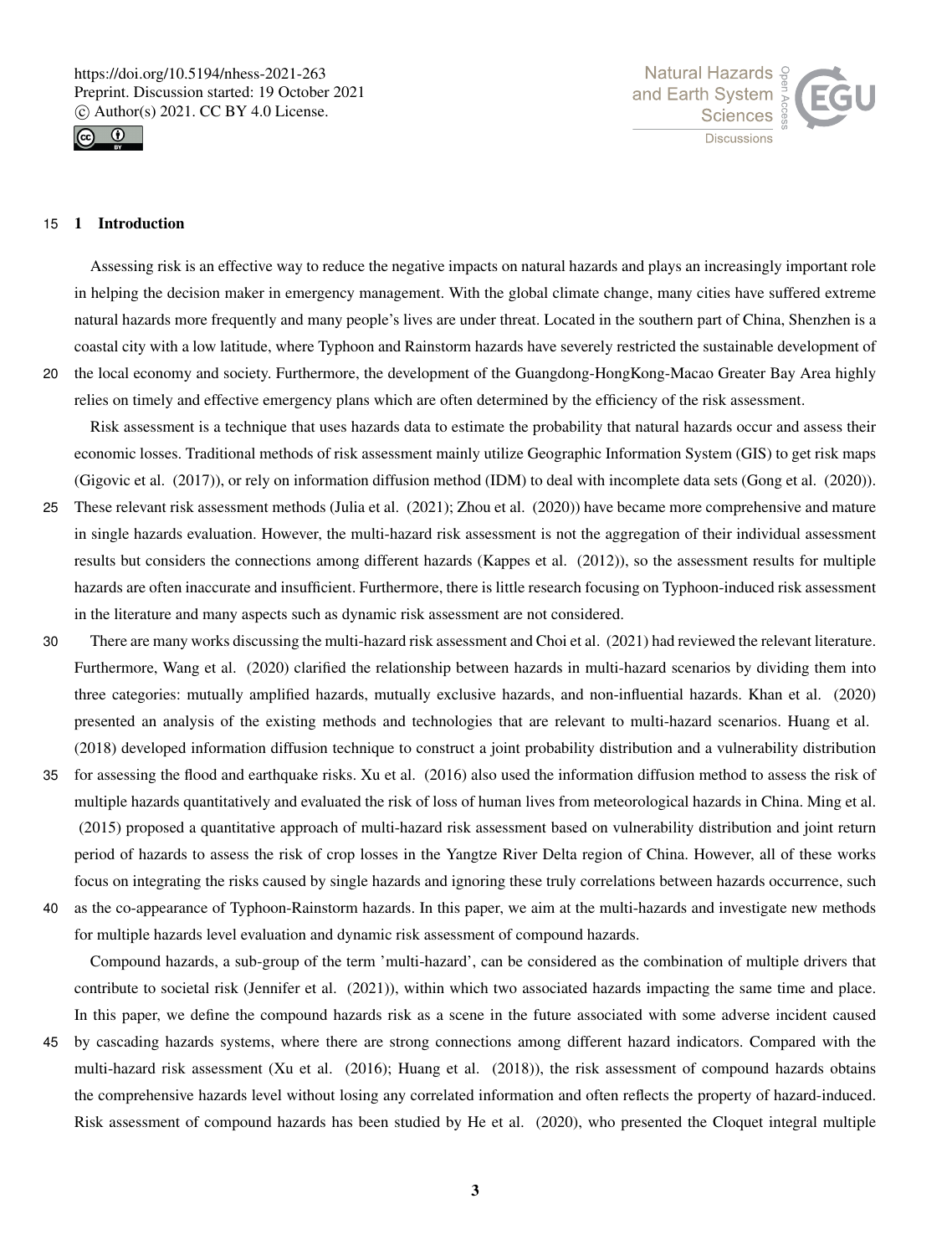



linear regression model to overcome the problems of nonlinear additivity of couple hazards. But this method only provides 50 the magnification coefficients to assess the risks of compound hazards and neglects the changing of time span. Here, there are some problems remaining to be solved. On the one hand, the collected data for assessing the compound hazards risk is often incomplete such that the results may not be reliable. On the other hand, the change of month in which the compound hazards occur also has impacts on the risk assessment and is often ignored. In this paper, we emphasize that risk assessment of compound hazards should deal with the uncertainties caused by multi-indicators, the unknown probability distributions, the 55 incomplete information in historical data sets, and the dynamic property of hazards occurrence.

- Some research based on variable fuzzy sets (VFS) theory, introduced by Chen (2006), have shown that the relative membership function can be used to evaluate the multi-indicators assessment problems. Li et al. (2012) proposed the fuzzy comprehensive assessment method to solve the flood risk assessment problems with interval boundaries and this integrated model improves the reliability of single hazard risk assessment. Beaula et al. (2013) used variable fuzzy sets to evaluate the synthetic 60 hazards level of Nagapattinam district with the north-east monsoon rainfall's data sets. Similarly, the variable fuzzy set theory
- can be used to obtain the comprehensive evaluation of compound hazards. In this paper, we propose to combine the VFS with information entropy method (IEM) to assess compound hazards indicators and obtain a comprehensive risk assessment. In many cases, it is difficult to collect compound hazards data sets, such that the information carried by historical data is often
- incomplete. Therefore, the traditional models often give an unreliable estimation result, and many fuzzy probabilistic models 65 have been proposed to enhance the accuracy of risk assessment Mehran et al. (2017). Fuzzy probabilistic models are used to model uncertainties related to hazards and the randomness due to environmental, natural, or time span changing. The main feature of the fuzzy probabilistic model is to change the traditional data points into fuzzy set for partly filling the gap caused by data incompleteness and improve the estimation accuracy between inputs and outputs. The most powerful technique is the information diffusion method (IDM), which helps extract useful underlying information from the hazard data sets. Research by
- 70 Huang (1997, 2002) has given many results about IDM and there are many papers have shown the capability of information diffusion method to deal with incomplete data sets (Huang (2009); Li (2013); Huang et al. (2018). In this paper, we introduce the information diffusion method to deal with the incomplete data problem and combine the variable fuzzy sets theory to carry out dynamic risk assessments of compound hazards.

The main contributions of this paper are summarized as follows.

- 75 1) We consider the uncertainties in compound hazards level evaluation and incomplete information in historical data sets, and propose a hybrid model, named as Variable Fuzzy Set and Information Diffusion Method (VFS-IEM-IDM), to deal with compound hazards risk assessment dynamically.
	- 2) To improve the efficiency and accuracy of compound hazards level evaluation, the calculation procedures of relative membership degree have been categorized into three types.
- 80 3) To examine the efficacy of VFS-IEM-IDM, a case study of the Typhoon-Rainstorm hazards that occurred in Shenzhen, China is presented.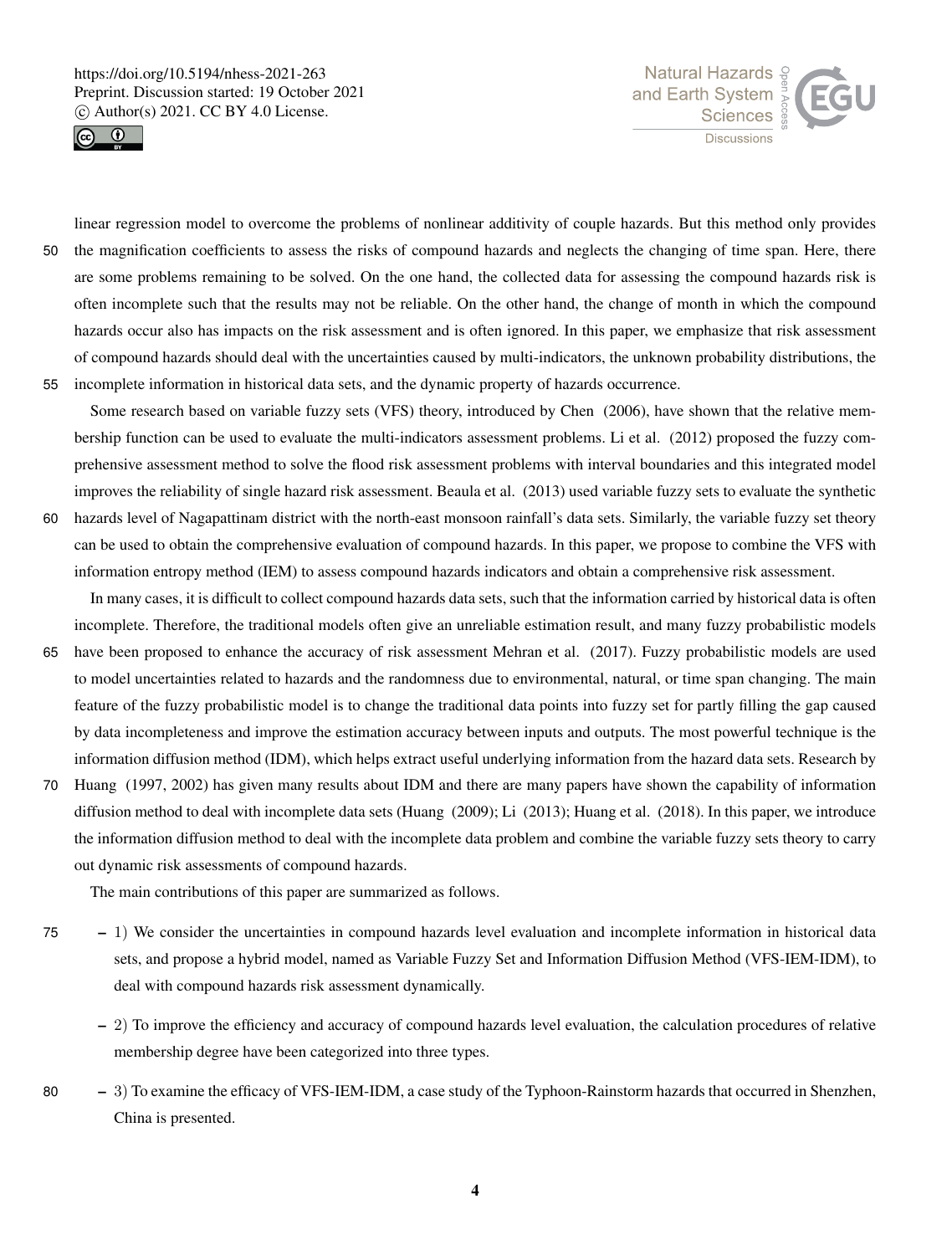



The rest of this paper is organized as follows. Section 2 introduces the basic concepts and presents the dynamic compound hazards risk assessment model (VFS-IEM-IDM). Section 3 illustrates how the proposed model can be used to assess the dynamic risk of Typhoon-Rainstorm hazards in Shenzhen, China. Section 4 discusses the comprehensive evaluation of the 85 compound hazards level, conditional probability distribution, vulnerability distribution and the dynamic expectation risk of the Typhoon-Rainstorm hazards to show the effectiveness of VFS-IEM-IDM. Finally, we conclude the paper in Section 5.

#### 2 Dynamic Risk Assessment of Compound Hazards Based on VFS-IEM-IDM

Risk assessment of compound hazards should consider the uncertainties caused by multi-indicator, incomplete information contained in historical data sets, and the impact of internal attribute changes on the hazards. This section introduces VFS-90 IEM-IDM which combines the variable fuzzy sets theory with information diffusion method to assess the dynamic risk of compound hazards when the given data sets are incomplete. The proposed VFS-IEM-IDM model consists of VFS-IEW dimension reduction model to obtain the comprehensive evaluation of compound hazards level (Section 2.2), and VFS-IDM dynamic risk assessment model to estimate the expectation risk of direct economic losses (Section 2.3).

#### 2.1 Dynamic compound hazards risk

95 Risk is assumed to be the possible scene of the occurrence of a harmful event. From the previous studies, the type of risk could be classified into four categories: pseudo risk, probability risk, fuzzy risk, and uncertainty risk (Huang et al. (2018)). In the case of that we can estimate the probability distribution  $p(x)$  (hazard potential) of the occurrence of a hazard with respect to its magnitude x, and we can estimate the relationship  $f(x)$  (hazard vulnerability) between the magnitude and hazard level, a probability risk could be quantified as the expected value of economic losses, i.e.,

 $100 \quad Risk = Hazard Potential \times Vunderability.$ (1)

Though these four types of risks have been investigated by many researchers, there is little research on dynamic compound hazards risk. In this paper, we give a definition of dynamic compound hazards risk and illustrate how to assess this kind of risks.

- The compound risk is a scene in the future associated with some adverse incident caused by cascading hazards systems, 105 where there are strong connections between different hazards and the hazard level is influenced by many indicators. Furthermore, Huang (2015) mentioned that it could extent to *dynamic compound risk* if the impact of occurrence time on risk assessment has been taken into consideration. To evaluate the compound hazards risk, the most important things are to estimate probability distribution  $p(x)$  of the occurrences of compound hazards by using probability models, and the input-output relationship  $f(x)$  between the hazards level and losses by using fuzzy models. The compound risk, quantified as the economic 110 losses of compound hazards, is given by Eq. 2.
	- $Risk = \int p(x) \cdot f(x) dx = \sum_{n=1}^{J}$  $\sum_{j=1} p(x; att_j) \cdot f(x; att_j),$  (2)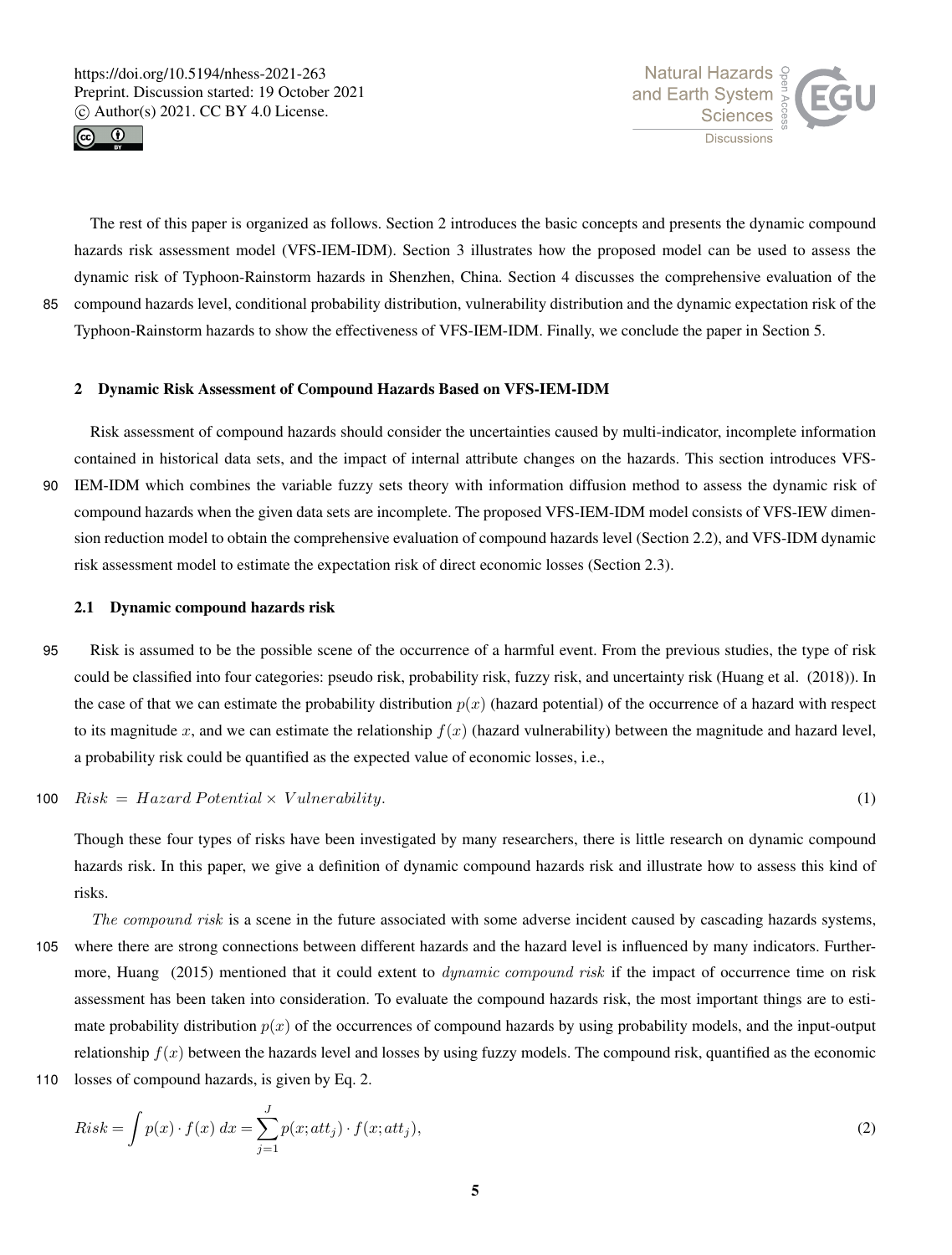



where vector  $att_j$  denotes the hazards indicator for different index  $j$  and reflects the internal attribute changes of compound hazards. For example, the Typhoon-Rainstorm risk is influenced by different indicators  $att =$  (compound hazards level, economic losses) and the dynamic compound risk can be assessed by integrating conditional probability distribution  $p(x;at)$  with 115 hazards vulnerability  $f(x;att)$  of Typhoon-Rainstorm hazards.

# 2.2 VFS-IEW dimension reduction model

For the compound hazards risk assessment system, the randomness and fuzziness caused by multi-indicators evaluation should be dealt with properly. Variable fuzzy sets theory (VFST), which deals with randomness and fuzziness, provide an appropriate tool for solving the compound hazards level evaluation. The Variable Fuzzy Sets-Information Entropy Weight 120 (VFS-IEW) dimension reduction model has been proposed in this section.

In this paper, we define interval  $I_0 = [a, b]$  as the attracting sets of variable fuzzy sets (VFS) U and extends  $I_0$  to interval  $I = [c, d]$  on the real axis. For  $u \in U$ , the elements in interval  $I_0$  satisfy  $\mu_A(u) > \mu_A^c(u)$ . In VFST,  $\mu_A(u)$  denotes the relative membership degree (RMD) and the core idea is to determine the RMD of each sample point by transferring fuzzy set  $U$  into real value. Wang et al. (2014) has defined the balance boundaries matrix and illustrates the calculation of RMD as a complicated 125 and time consuming problem. We apply the balance boundaries matrix  $M = \{M_{rl}\}\$  (shown in Eq. 3) to locate the eigenvalue  $x$  and defines the relative membership degree functions (shown in Eq. 4) to evaluate the comprehensive value of compound hazards level.

$$
M = \frac{L - l}{L - 1} a_{rl} + \frac{l - 1}{L - 1} b_{rl} = (M_{rl}),
$$
\n(3)

where r stands for the assessment indicator set,  $r = 1, 2, \ldots, R$ , l denotes the comprehensive level,  $l = 1, 2, \ldots, L$ . Compared 130 with relative locations of sample points and parameter  $M_{rl}$ , RMD calculation can be solved by the ratio  $\frac{x-a}{M-a}$ , i.e.

$$
\begin{cases}\n\mu_A(u) = 0.5[1 + \left(\frac{x-a}{M-a}\right)^p] & x \in [a, M] \\
\mu_A(u) = 0.5[1 - \left(\frac{x-a}{c-a}\right)^p] & x \in [c, a]\n\end{cases} \tag{4}
$$

It can be seen that the RMD is affected by hyper-parameter  $p$  and the position between sample point  $x$  with parameters a, b, c, d, and M. In this paper, the characteristics for different locations of x with respect to the class interval u have been used to classify RMD calculation: judge whether the location of  $x$  is in the lowest or highest grade of the class interval  $u$  or not. 135 Fig.1-Fig.3 have shown three types of RMD calculation and the detailed induction can be referred by Fang et al. (2019).

$$
135\,
$$

$$
\begin{cases}\n\mu_A(u)_1 = [\mu_A(u)_{11} \quad \mu_A(u)_{12} \quad 0 \quad \cdots \quad 0] \\
\mu_A(u)_{11} + \mu_A(u)_{12} = 1 \\
0.5 \le \mu_A(u)_{11} \le 1 \\
0 \le \mu_A(u)_{12} \le 0.5\n\end{cases}
$$
\n(5)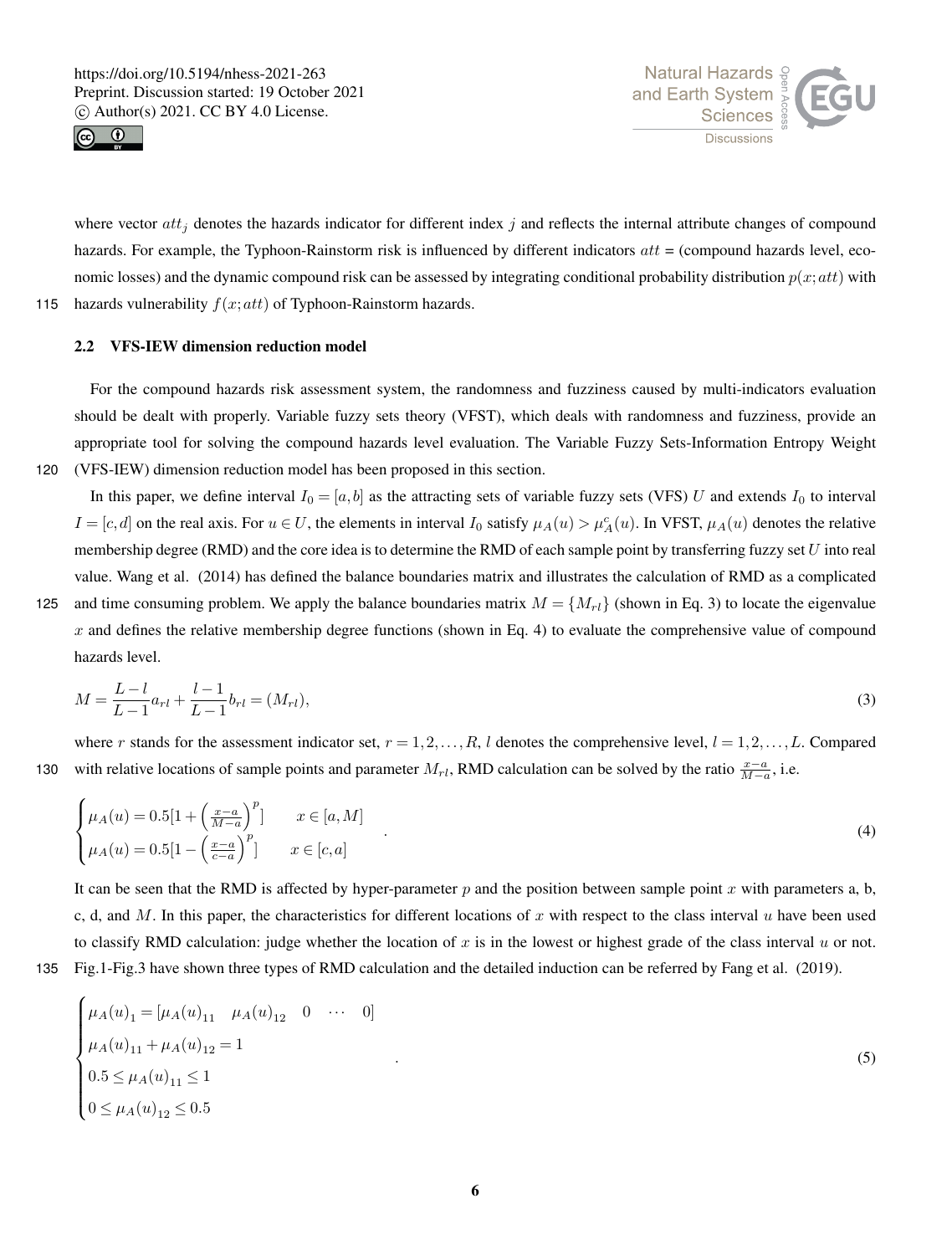





**Figure 1.** Lowest: the position between the random point  $u_1^t = x$  with parameter  $M_{11}$  and zones  $[a_{11}, b_{11}]$ ,  $[c_{11}, d_{11}]$ .



**Figure 2.** Highest: the position between the random point  $u_1^t = x$  with parameter  $M_{1L}$  and zones  $[a_{1L}, b_{1L}], [c_{1L}, d_{1L}]$ .

$$
\begin{cases}\n\mu_A(u)_1 = [0 \cdots 0 \mu_A(u)_{1(L-1)} \mu_A(u)_{1L}] \\
\mu_A(u)_{1(L-1)} + \mu_A(u)_{1L} = 1 \\
0.5 \le \mu_A(u)_{1L} \le 1 \\
0 \le \mu_A(u)_{1(L-1)} \le 0.5\n\end{cases}
$$
\n(6)



**Figure 3.** Middle: the position between the random point  $u_1^t = x$  with parameter  $M_{1l}$  and zones  $[a_{1l}, b_{1l}], [c_{1l}, d_{1l}]$ .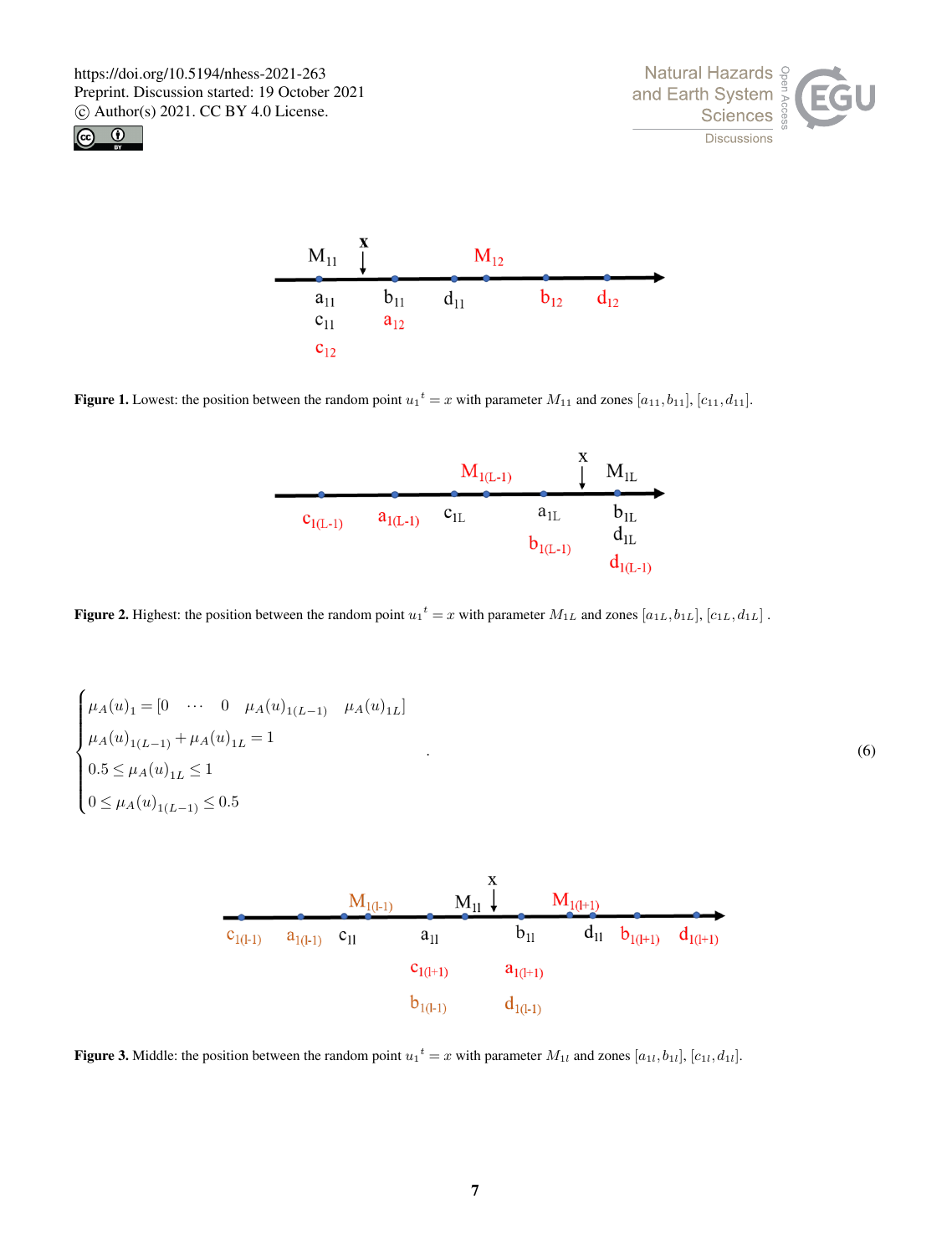



$$
\begin{cases}\n\mu_A(u)_1 = [0 \cdots 0 \mu_A(u)_{1(l-1)} \mu_A(u)_{1l} \mu_A(u)_{1(l+1)} 0 \cdots 0] \\
\mu_A(u)_{1(l-1)} + \mu_A(u)_{1(l+1)} = 0.5 \\
0 \le \mu_A(u)_{1(l-1)} \le 0.5 \\
0 \le \mu_A(u)_{1(l+1)} \le 0.5\n\end{cases}
$$
\n(7)

Following the previous works by Kwakernaak (1978) and Chen (2006), the proposed variable fuzzy set dimension reduction 140 model can be constructed by Eq. 8. It indicates that the proposed model is affected by hyper-parameter  $\alpha, \beta$  and the multiindicators are transferred into a single degree value so as to obtain the comprehensive assessment results.

$$
\begin{cases}\n\nu_A(u)_l = \left[1 + \left(\frac{\sum_{r=1}^R [\omega_r (1 - \mu_A(u)_{rl})]^{\alpha}}{\sum_{r=1}^R [\omega_r \mu_A(u)_{rl}]^{\alpha}}\right)^{\frac{\beta}{\alpha}}\right]^{-1} \\
\nu_A^o(u)_l = \frac{\nu_A(u)_l}{\sum_{l=1}^L \nu_A(u)_l} \\
H = \left(1 - 2 \dots L\right) \cdot (\nu_A^o(u)_l)^T\n\end{cases} \tag{8}
$$

where  $\nu_A^o(u)$  is the normalized process of RMD and H is the comprehensive value (a real value, can be transferred to hazards level). Further, the weight of indicators in this VFS-IEW model can be calculated by information entropy weight (Liu et al. 145 (2010)) (shown in Eq. 9).

$$
\begin{cases}\nf_r^t = u_r^t / \sum_{t=1}^T u_r^t \\
h_r = -1 / \ln \sum_{t=1}^T (f_r^t \ln f_r^t) \\
\omega_r = (1 - h_r) / (R - \sum_{r=1}^R h_r)\n\end{cases} \tag{9}
$$

We now present the main steps of VFS-IEW model and the corresponding algorithm (shown in Algorithm 1) as follows.

- Step-1: Initialize the variable fuzzy sets and the balance boundaries  $M_{rl}$ .
- Step-2: Repeat the relative membership degree calculation.
- 150 Step-3: Calculate the information entropy weight  $\omega_r$ .
	- Step-4: Return the comprehensive degree value.

#### 2.3 Dynamic risk assessment model

In order to assess the dynamic risk of compound hazards, especially when the recorded data sets are incomplete, information diffusion method (IDM) which belongs to fuzzy sets theory can be used to extract useful underlying information from the sam-

155 ples to estimate the relationships behind the incomplete data. According to the research by Huang (1997), normal information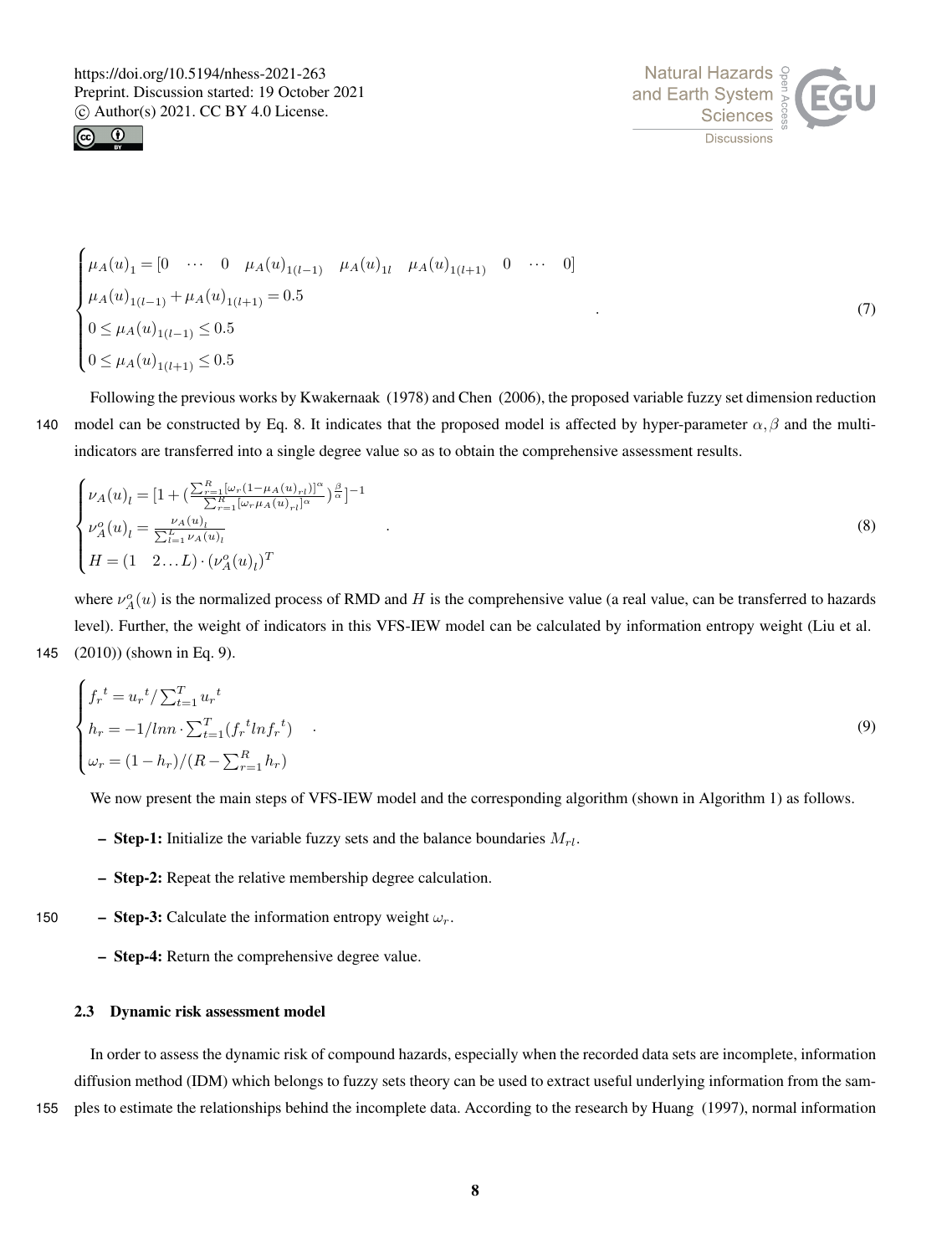



#### Algorithm 1 VFS-IEW Dimension Reduction Model for Compound Hazards

# Input:

- 1: The assessment object set  $D = \{U_t = (u_r)^t, r = 1, 2, \cdots, R | t = 1, 2, \cdots, T\}$ , where  $u_r$  is the eigenvalue;
- 2: Assessment criteria matrix,  $V = \{(v_{rl}), r = 1, 2, \cdots, R; l = 1, 2, \cdots, L\}.$

# Output:

Comprehensive value of compound hazards level.

- 3: Identification of attracting sets  $I_{ab} = (a, b_{r})$  and the extended intervals  $I_{cd} = (c, d_{r})$  based on assessment criteria matrix V;
- 4: Define the balance boundaries matrix  $M = \{(M_{rl}), r = 1, 2, \cdots, R; l = 1, 2, \cdots, L\}$  by Eq. 3;
- 5: Calculate the information entropy weight  $\omega_r$  by Eq.9;
- 6: for  $t = 1$  to T, each  $U_t$  do
- 7: for each  $u_r^t \in U_t$  do
- 8: if  $u_r^t$  locates in the lowest grade of the class interval  $I_{ab}$ , i.e.,  $a_{r1} < u_r^t < b_{r1}$  then
- 9: RMD  $\mu_A(u)_r^t$  has the expression given by Eq.5;
- 10: **else if**  $u_r^t$  locates in the highst grade, i.e.,  $a_{rL} < u_r^t < b_{rL}$  then
- 11: The value of RMD  $\mu_A(u)_r^t$  is given by Eq.6;
- 12: else

13: RMD  $\mu_A(u)_r^t$  have the expression given by Eq.7;

- 14: end if
- 15: end for
- 16: The relative membership matrix of each sample can be denoted as  $\mu_A(u)^t = (\mu_A(u)_{rl}^t)$ ;
- 17: Combine  $\mu_A(u)^t$  with weights  $\omega_r$  and integrate the ranking level, the comprehensive degree value for each sample is given by Eq.8. 18: end for

diffusion function  $\mu(X^t, S_o)$  (shown in Eq. 10) is more powerful to improve the precision of estimators. So, this paper adapts normal information diffusion estimator to approximate the dynamic compound hazards risk as follows.

$$
\mu(X^t_i; S_o) = \prod_{o=1}^3 exp[-\frac{(x_{ot} - s_o)^2}{2h_s^2}], \ i = 1, \cdots, n; \ t = 1, 2, \cdots, T.
$$
\n(10)

$$
h = \begin{cases} 0.6841(b-a), & \text{for } n = 5; \\ 0.5404(b-a), & \text{for } n = 6; \\ 0.4482(b-a), & \text{for } n = 7; \\ 0.3839(b-a), & \text{for } n = 8; \\ 2.6581(b-a)/(n-1), & \text{for } n \ge 9. \end{cases} \tag{11}
$$
\n
$$
where \quad b = \max_{1 \le i \le n} \{x_i\}, \quad a = \min_{1 \le i \le n} \{x_i\}.
$$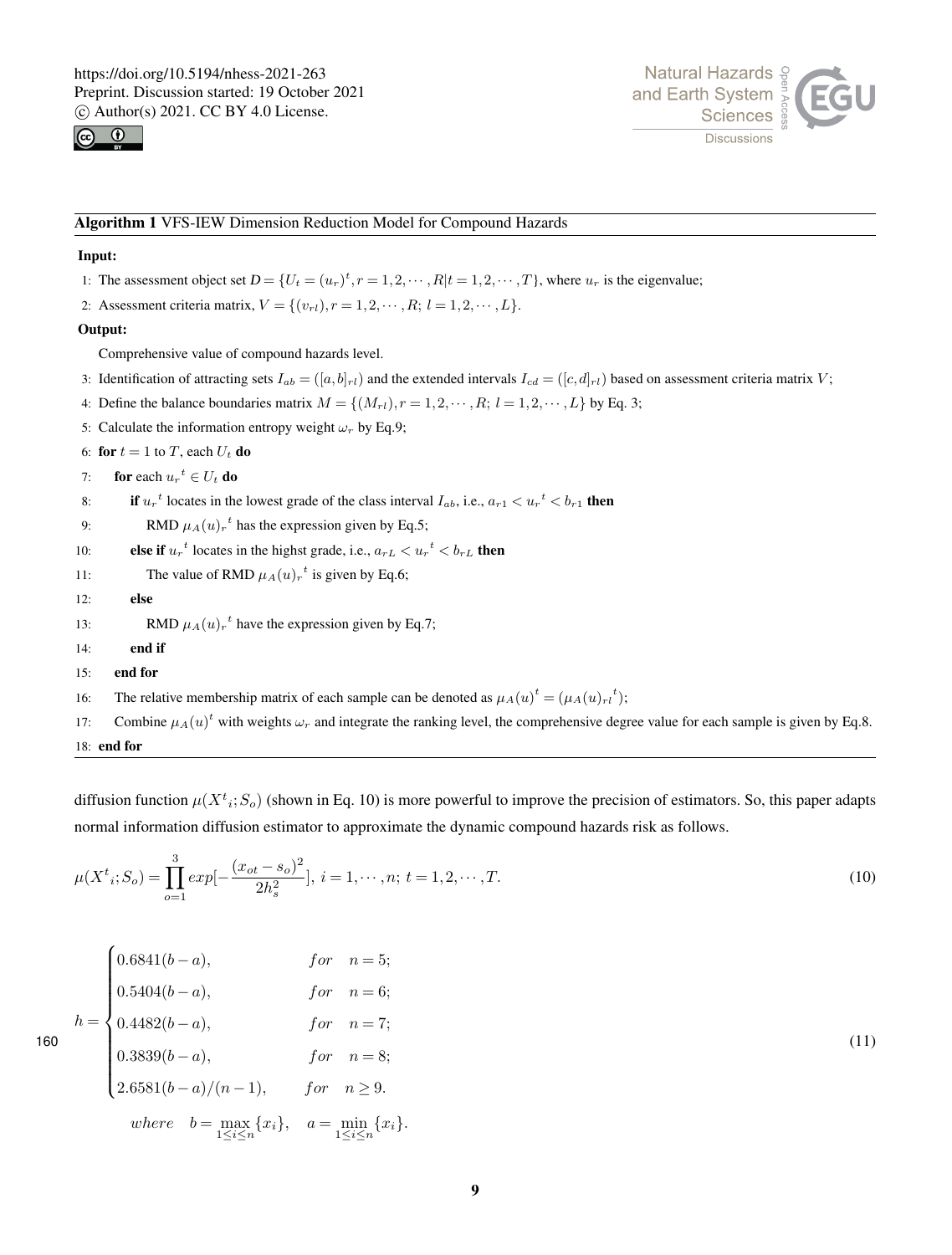



where T is the different month value,  $S<sub>o</sub>$  denotes monitor space, and  $h<sub>s</sub>$  is the diffusion coefficient. Based on this normal estimator, the research by Huang (2002) has shown how to determine the coefficients (shown in Eq. 11) and the discrete probability density function can be estimated by matrix  $P = \{p_{jk}\}.$ 

$$
p_{jk} = \frac{\sum_{i=1}^{n} \mu(X^t, u_j, v_k)}{\sum_{j=1}^{J} \sum_{k=1}^{K} \sum_{i=1}^{n} \mu(X^t, u_j, v_k)}, j = 1, 2, \cdots, J; k = 1, 2, \cdots, K.
$$
\n(12)

165 where  $u_j$  and  $v_k$  are the hazard indicator vectors. Further, the conditional probability distribution of the given compound hazards risk indicator  $u$  has the expression of Eq. 13:

$$
p_{v|u_j}(v_k|u_j) = \frac{p_{jk}}{\sum_{k=1}^{K} p_{jk}}, k = 1, 2, \cdots K.
$$
\n(13)

For the two dimensional input risk indicator set (time and hazard level value)  $A = \{(x_1, x_2, x_3) | t = 1, 2, \dots, T\}$  with diffusion function  $\mu_A(u_j, v_k)$ , the fuzzy relationship (vulnerability distribution) between A and fuzzy output (economic losses indicator 170  $f_m$ )  $B = R_f$  can be estimated by membership function  $\mu_B(f_m)$ :

$$
\mu_B(f_m) = \max_{\substack{u_j \in U \\ v_k \in V}} \{ \min\{\mu_A(u_j, v_k), R_f\} \}, m = 1, 2, \cdots, M. \tag{14}
$$

where the fuzzy relationship model  $R_f = \{(r_{jkm})\}$  (Eq. 15) is given by the three-dimension information diffusion matrix  $\mu(X_t; u_i, v_k, f_m)$ .

$$
r_{jkm} = \frac{\sum_{i=1}^{n} \mu(X^t_i; u_j, v_k, f_m)}{\max_{1 \le m \le M} \sum_{i=1}^{n} \mu(X^t_i; u_j, v_k, f_m)}.
$$
\n(15)

175 Then the weighted value  $f(u_i, v_k)$ , represented as vulnerability distribution, is defined as follows.

$$
f(u_j, v_k) = \frac{\sum_{m=1}^{M} \mu_B(f_m) \cdot f_m}{\sum_{m=1}^{M} \mu_B(f_m)}, j = 1, 2, \cdots, J; k = 1, 2, \cdots, K.
$$
 (16)

Based on the VFS-IDM risk assessment model, the dynamic compound hazards risk (Direct Economic Losses) is shown in Eq. 17 where the risk is quantified as the expected value of conditional probability distribution and vulnerability distribution. The proposed algorithm, which can be used to deal with incomplete information risk assessment, is given by Algorithm 2.

$$
180 \quad Risk_{u_j} = \sum_{k=1}^{K} p_{v|u_j}(v_k|u_j) \cdot f(u_j, v_k)
$$
\n(17)

#### 3 Case Study

This section uses the Typhoon-Rainstorm compound hazards that occurred in Shenzen, China, as an example to show how the proposed VFS-IEM-IDM model can be used to dynamically assess the risk of compound hazards. Shenzhen is located in the east bank of the Zhujiang River and is surrounded by Daya Bay and Dapeng Bay, where the climate is a subtropical maritime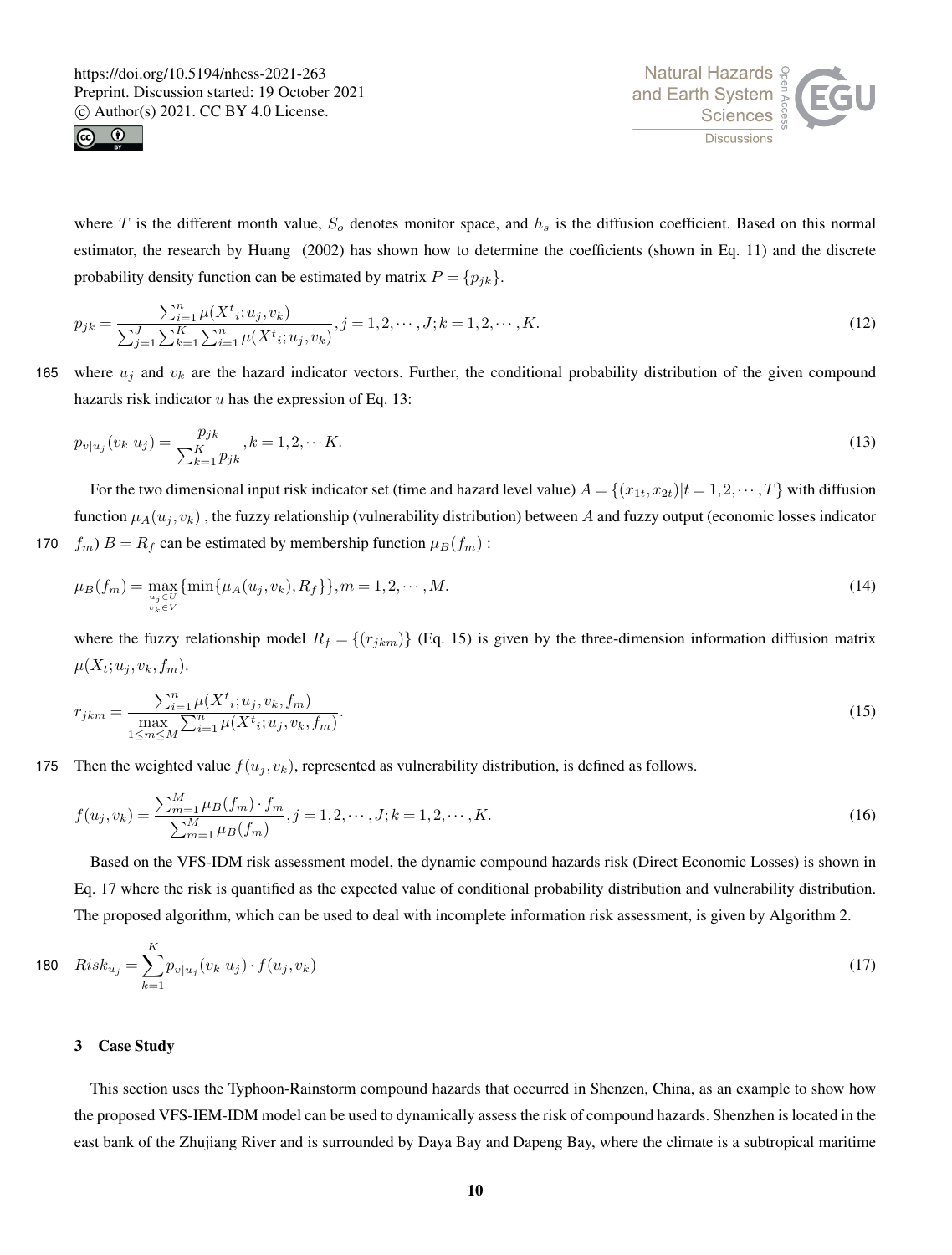



#### Algorithm 2 VFS-IDM Dynamic Risk Assessment Model of Compound Hazards

#### Input:

- 1: Sample set  $D = \{X^t_i = (x^t_{1i}, x^t_{2i}, x^t_{3i}) | i = 1, 2, \dots, n; t = 1, 2, \dots, T\}$ , where  $x^t_{oi}$ ,  $o = 1, 2, 3$  is the related factor of compound hazards (results given by Algorithm 1);
- 2: Universes of monitor space  $S = \{(s_{ol}), l = 1, 2, \dots, L | o = 1, 2, 3\}$ , where the length L varies from different universes;
- 3: Coefficients of diffusion function  $H = (h_1, h_2, h_3)$ .

#### Output:

Dynamic compound hazards risk.

- 4: Identification of the comprehensive value of compound hazards level by VFS-IEW;
- 5: **for** Sample index  $i = 1$  to *n*, each  $X^t$  **do**
- 6: Based on the universes of monitor space, employing the normal diffusion function in Eq. 10 to construct information diffusion matrix of sample D;

#### 7: end for

- 8: Estimate the joint and conditional probability distribution based on Eq. 12 and Eq. 13;
- 9: Determine the input-output sets and model the fuzzy relationship based on Eq.15, then estimate the vulnerability distribution by Eq.16;
- 10: The dynamic risk (Direct Economic Loss) of compound hazards can be quantified by Eq. 17.
- 185 and Typhoon-Rainstorms are undoubtedly the most frequently occurred hazards in Shenzhen. According to the collected data (see Table A1), from 1980 to 2016, on average, the directed economic losses of the Typhoon and Rainstorm hazards in Shenzhen exceeded 360 million RMB per year, the number of death was 3.4 deaths annually and about 149,000 people were affected (Zhou et al. (2017)). The assessment results of the Typhoon-Rainstorm dynamic risk are the basis to determine whether or not the early warning systems are worked and implemented effectively.
- 190 Since the compound hazards are characteried by three indicators, the variable fuzzy set dimension reduction model can be used to get more precise comprehensive hazard level. According to the Classification Standards of Rainstorm and Typhoon, this paper outlines the index classification criteria (shown in Table 1, Guided by TYPHOON ONLINE http://typhoon.nmc.cn/ web.html and the explanation is shown in the Table A1) and the four types of Typhoon-Rainstorm hazard level.

| Indicators                         | Compound Hazards Level |              |              |           |  |
|------------------------------------|------------------------|--------------|--------------|-----------|--|
|                                    |                        |              | Ш            | IV        |  |
| Maximum Precipitation              | (0.50)                 | (50,100)     | (100, 150)   | (150.250) |  |
| <b>Strong Wind Intensity</b>       | (8,10.8)               | (10.8, 17.2) | (17.2, 23.6) | (23.6,30) |  |
| <b>Transformed Location Number</b> | (0.2)                  | (2.5)        | (5.8)        | (8,10)    |  |

Table 1. Classification standards of Typhoon-Rainstorm hazards.

Based on expert experiences and the relevant government documents, the classification results of Typhoon-Rainstorm hazard 195 level (H) in Shenzhen express type I as  $H \in [1.5, 2)$ , type II as  $H \in [2, 2.7)$ , type III as  $H \in [2.7, 3.5)$ , and type IV as  $H \in [2.7, 3.5)$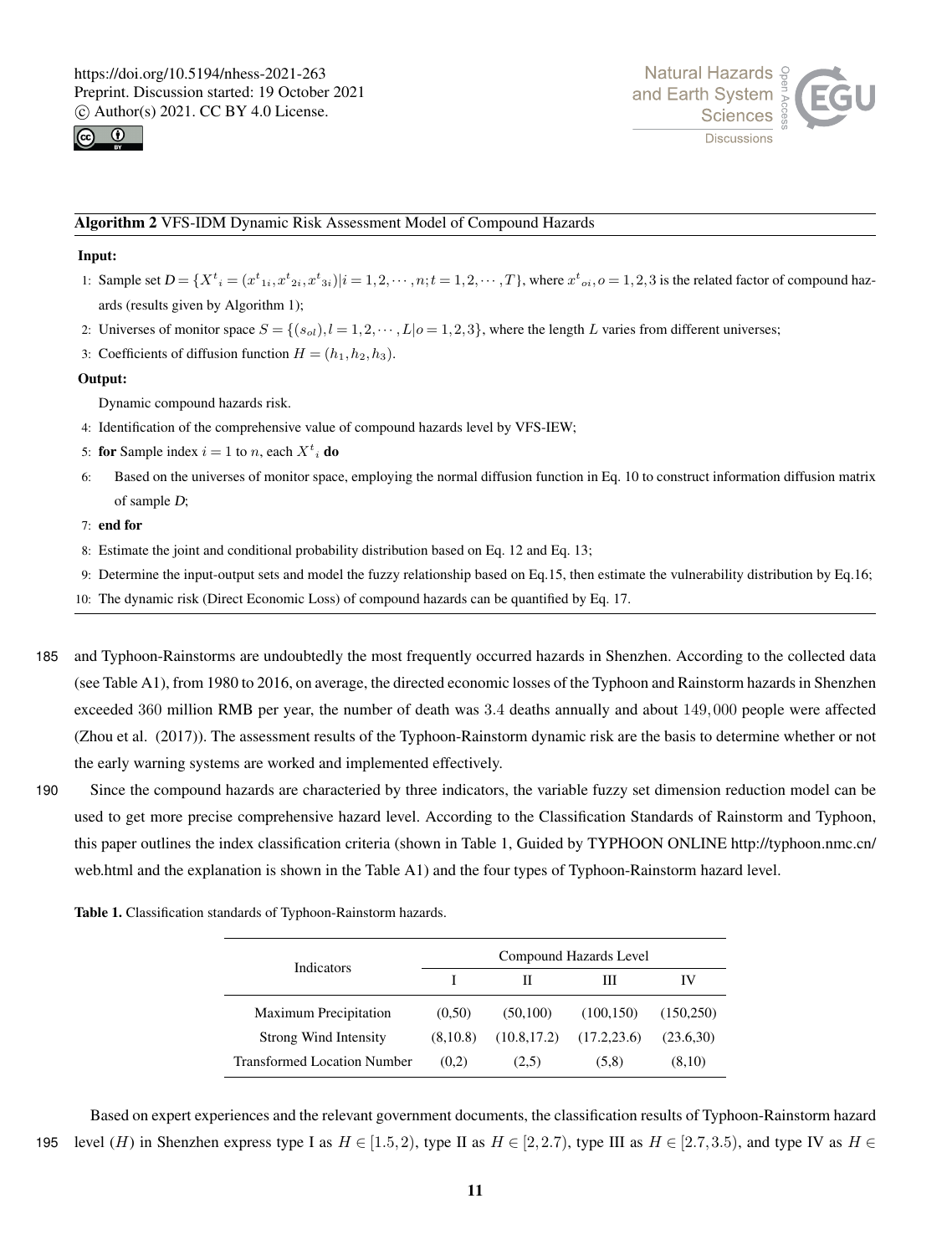



[3.5, 4]. This paper uses the dimension reduction model VFS-IEM (Algorithm 1) to get the comprehensive value H and transfers them into different hazard levels based on Typhoon-Rainstorm classification standards. According to the classification results shown in Table 1, the interval criterion matrix can be expressed as

$$
I_{ab} = \begin{bmatrix} (0,50) & (50,100) & (100,150) & (150,250) \\ (8,10.8) & (10.8,17.2) & (17.2,23.6) & (23.6,30) \\ (0,2) & (2,5) & (5,8) & (8,10) \end{bmatrix} = ((a,b)_{rl}),
$$

200

$$
I_{cd} = \begin{bmatrix} (0,100) & (0,150) & (50,250) & (100,250) \\ (8,17.2) & (8,23.6) & (10.8,30) & (17.2,30) \\ (0,5) & (0,8) & (2,10) & (5,10) \end{bmatrix} = ((c,d)_{rl}),
$$

and the balance boundaries matrix  $M$  is defined in Eq. 18

$$
M = \begin{bmatrix} 0 & 66.7 & 133.3 & 250 \\ 8 & 12.9 & 21.5 & 30 \\ 0 & 3 & 7 & 10 \end{bmatrix} = (M_{rl}).
$$
 (18)

Then the relative membership degree matrix can be calculated by Eqs. 5, 6 and 7 respectively.

205 Taking sample point  $(MP = 33.4, SW = 18, TL = 9)$  for example, the relative membership degree matrix is expressed by Eq. 19 where the matrix value represents the probability of each indicator belonging to the different compound hazards level.

$$
\mu_A(u) = \begin{bmatrix} 0.666 & 0.334 & 0.000 & 0.000 \\ 0.000 & 0.438 & 0.593 & 0.063 \\ 0.000 & 0.000 & 0.333 & 0.667 \end{bmatrix}.
$$
\n(19)

To get the comprehensive hazard level, the information entropy method can be used to get the weight of each indicator  $\omega$ , which implies that the Maximum Precipitation and Location play the main role in determining the Typhoon-Rainstorm hazards 210 level.

$$
\omega = \begin{pmatrix} 0.43 & 0.19 & 0.39 \end{pmatrix} . \tag{20}
$$

Then by Algorithm 1, the comprehensive value of the Typhoon-Rainstorm hazards level  $(MP = 33.4, SWI = 18, TL = 9)$ is  $H = 2.75$  when the hyper-parameter  $\alpha = \beta = 1$ , and  $H = 2.18$  when the hyper-parameter  $\alpha = \beta = 2$ . To be more general, this paper takes the average of  $H = 2.75$  and  $H = 2.18$  to obtain the final compound hazards level, i.e.,  $H = 2.47$ , Type II. 215 The results of other Typhoon-Rainstorm comprehensive hazard levels can be found in Appendix (see Table B1).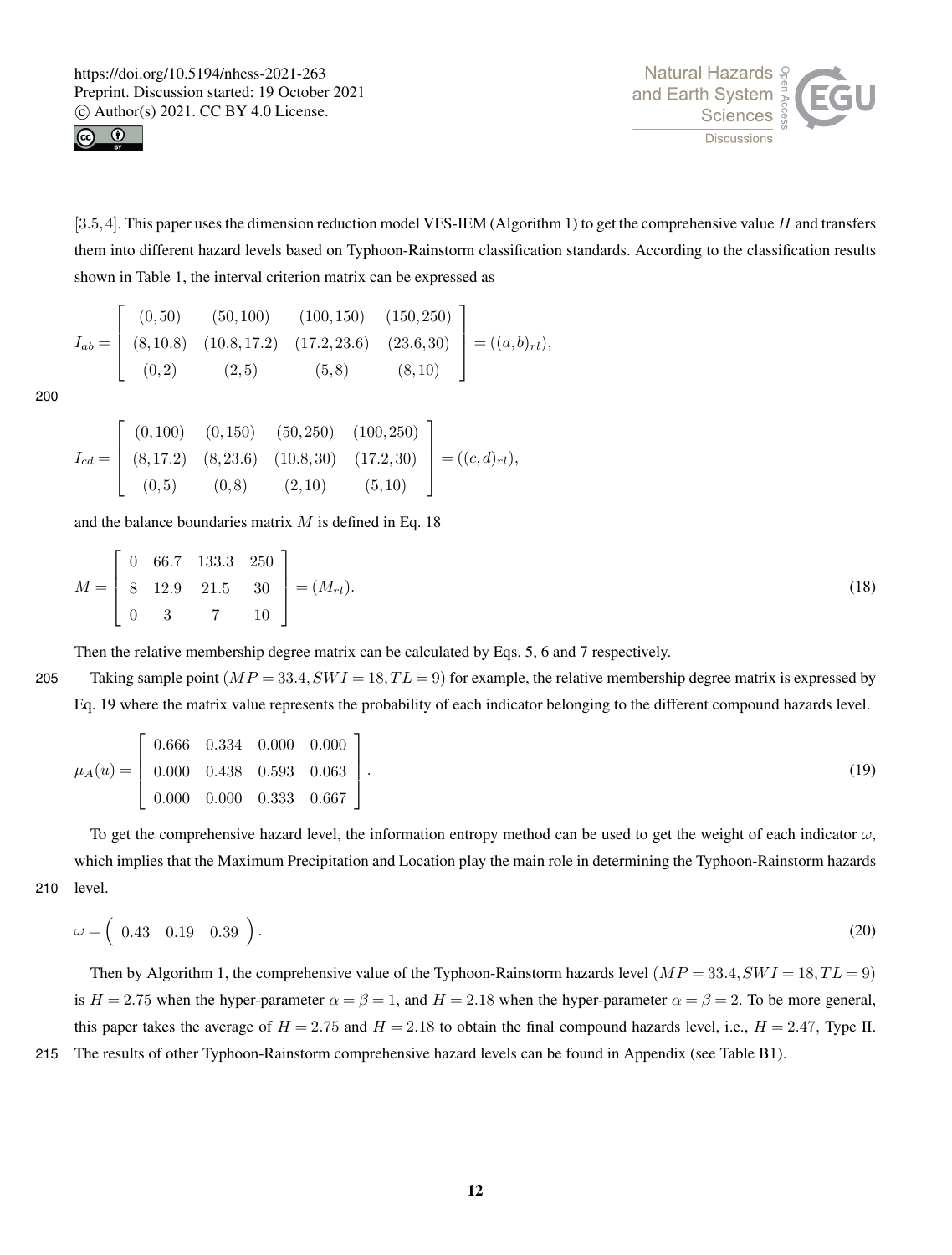https://doi.org/10.5194/nhess-2021-263 Preprint. Discussion started: 19 October 2021  $\circledcirc$  Author(s) 2021. CC BY 4.0 License.<br>  $\circledcirc$   $\circledcirc$ 





| Time     |     | Transformed Time $(T)$ Comprehensive Hazard Level $(H)$ Direct Economic Loss $(L)$ |        |
|----------|-----|------------------------------------------------------------------------------------|--------|
| 20090627 | 176 | 2.72                                                                               | 0.3819 |
| 0719     | 198 | $\mathfrak{Z}$                                                                     | 1.352  |
| 0915     | 254 | 3.74                                                                               | 1.3750 |
| 20100724 | 203 | 2.32                                                                               | 0.2571 |
| 0912     | 251 | 2.49                                                                               | 0.4450 |
| 0922     | 261 | 2.74                                                                               | 0.9831 |
| 20110624 | 173 | 1.93                                                                               | 0.0765 |
| 0930     | 269 | 2.72                                                                               | 0.4013 |
| 20120630 | 179 | 2.31                                                                               | 0.2895 |
| 0724     | 203 | 3.95                                                                               | 2.48   |
| 0817     | 226 | 2.56                                                                               | 0.7648 |
| 20130615 | 164 | 1.94                                                                               | 0.1527 |
| 0702     | 181 | 1.99                                                                               | 0.1894 |
| 0802     | 211 | 1.53                                                                               | 0.0452 |
| 0814     | 223 | 2.13                                                                               | 0.1423 |
| 0922     | 261 | 3.06                                                                               | 1.2351 |
| 20140718 | 197 | 1.83                                                                               | 0.0841 |
| 0916     | 255 | 2.48                                                                               | 0.7682 |
| 0823     | 232 | 2.92                                                                               | 0.7410 |
| 1004     | 273 | 2.96                                                                               | 0.8352 |
| 20160802 | 211 | 3.68                                                                               | 2.1521 |
| 0818     | 227 | 1.88                                                                               | 0.0251 |
| 1018     | 287 | 2.28                                                                               | 0.2362 |
| 1021     | 290 | 3.11                                                                               | 0.9341 |
| 20170612 | 161 | 3.67                                                                               | 2.058  |
| 0723     | 202 | 2.11                                                                               | 0.2461 |
| 0823     | 232 | 2.46                                                                               | 1.31   |
| 0827     | 236 | 3.2                                                                                | 1.613  |
| 0903     | 242 | 3.03                                                                               | 1.8872 |
| 1016     | 285 | 2.48                                                                               | 0.5902 |
| 20180606 | 155 | 2.47                                                                               | 0.6952 |

Table 2: Transformed Typhoon-Rainstorm hazard data sets in Shenzhen.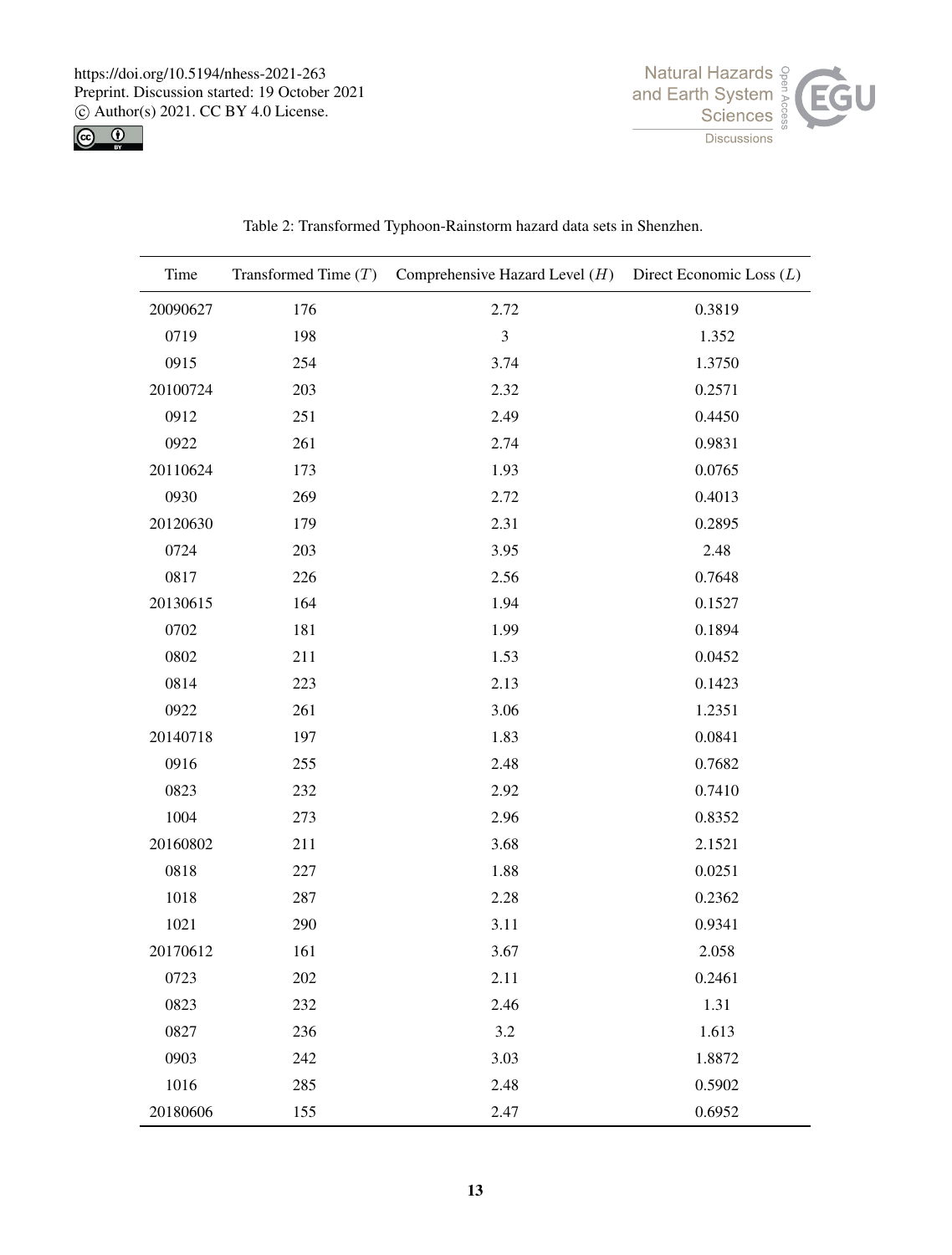



| 0718     | 197 | 1.58 | 0.0267 |
|----------|-----|------|--------|
| 0811     | 220 | 2.45 | 0.5241 |
| 0916     | 255 | 3.93 | 2.226  |
| 20190703 | 182 | 1.49 | 0.0528 |
| 0811     | 210 | 3.02 | 0.8182 |
| 0824     | 233 | 2.9  | 0.8391 |
| 0902     | 241 | 1.8  | 0.0725 |

From Table 2, the sample observations on direct economic loss L (Billions) over each comprehensive compound hazards level  $H$  are written as

 $Sample = \{(t_1, d_1, l_1), \ldots, (t_i, d_i, l_i), \ldots, (t_{38}, d_{38}, l_{38})\} = \{(172, 2.72, 0.3819), \ldots, (241, 1.8, 0.0725)\}.$ 

220 where  $t_i$ ,  $d_i$  represents the time dimension of the Typhoon-Rainstorm hazard and the comprehensive value of the hazards level respectively, and  $l_i$  is the direct economic losses caused by the Typhoon-Rainstorm hazards. Then the diffusion coefficients can be calculated by Eq. 11, written as

.

$$
\begin{cases}\nh_t = 2.6581 \cdot (290 - 155)/(38 - 1) = 10 \\
h_d = 2.6581 \cdot (3.95 - 1.37)/(38 - 1) = 0.19 \\
h_l = 2.6581 \cdot (2.48 - 0.0251)/(38 - 1) = 0.1764\n\end{cases}
$$

 $\overline{\phantom{a}}$ 

Algorithm. 2 outlines how to use the information diffusion method to estimate the conditional probability and vulnerability 225 distribution of the Typhoon-Rainstorm hazards. Then by the 2-dimensional normal diffusion estimator, the joint probability density function  $P$  (Eq. 21) and conditional probability function  $P_{con}$  (Eq. 22) can be evaluated. In this paper, we denote the monitor space  $T = (t = 164, t = 194, t = 224, t = 254, t = 284)$  as months  $(June, July, August, September, October)$  and  $H = (d = 1.8, d = 2.4, d = 3.0, d = 3.6)$  as comprehensive hazards levels  $(I, II, III, IV)$ .

|           |       |       | II III IV                     |             |
|-----------|-------|-------|-------------------------------|-------------|
| June      | 0.059 |       | $0.046\quad 0.007\quad 0.036$ |             |
| July      | 0.076 |       | $0.052\quad 0.051\quad 0.014$ |             |
| August    | 0.063 |       | $0.116$ 0.090                 | 0.019       |
| September | 0.019 | 0.086 | 0.087                         | $\,0.041\,$ |
| October   | 0.002 | 0.073 | 0.060                         | 0.002       |

 $,$  (21)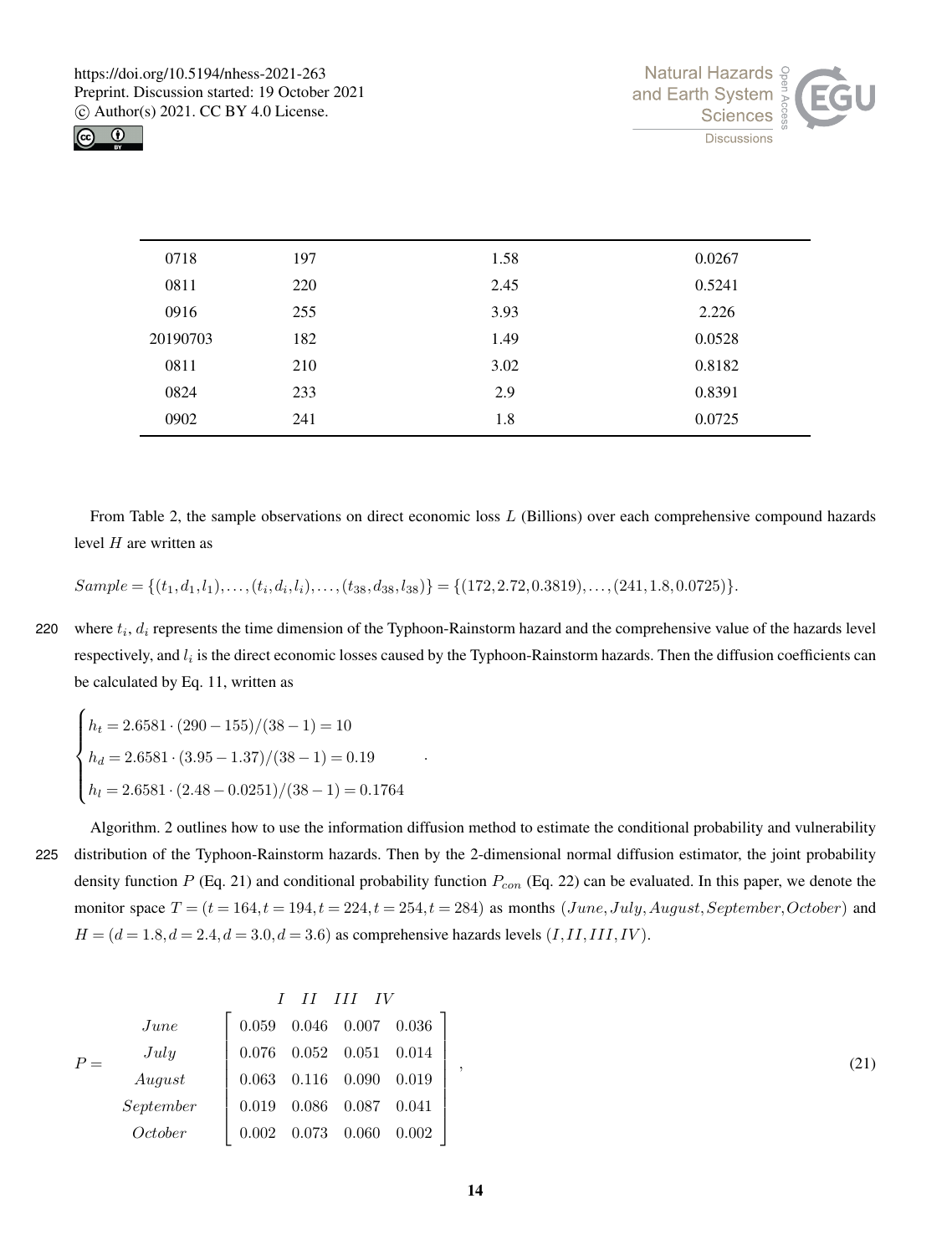



.  $(22)$ 

.

230

|           |                             |       | I II III IV        |               |                                 |
|-----------|-----------------------------|-------|--------------------|---------------|---------------------------------|
|           | June                        | 0.398 |                    |               | $0.311 \quad 0.049 \quad 0.243$ |
| $P_{con}$ | July                        | 0.393 | $0.268$ 0.266      |               | 0.073                           |
|           | $\label{equ:august} August$ | 0.218 | $0.402$ $0.312$    |               | 0.068                           |
|           | September                   | 0.080 | $0.370\quad 0.373$ |               | 0.177                           |
|           | October                     | 0.012 |                    | $0.539$ 0.437 | 0.012                           |

From the results above, it can be seen that the Typhoon-Rainstorm hazard level of III occur more frequently and they are most likely to occur in August and September.

The vulnerability distribution  $f(x)$  between the comprehensive value H and the direct economic losses L over the time 235 dimension  $T$  can be calculated by the 3-dimension diffusion estimator. The fuzzy relationship which takes time dimension  $T$ , hazards level H as input and the loss L as the output can be denoted as matrix  $R_f$ .

$$
R_f = \begin{pmatrix}\n l = 0.1 & l = 0.4 & l = 0.7 & l = 1.0 & l = 1.3 & l = 1.6 & l = 1.9 & l = 2.2 \\
 d = 1.8 & 0.80 & 0.43 & 0.01 & 0.00 & 0.00 & 0.00 & 0.00 & 0.00 \\
 d = 2.4 & 0.15 & 0.42 & 0.57 & 0.15 & 0.00 & 0.00 & 0.00 & 0.00 \\
 d = 3.6 & 0.00 & 0.05 & 0.13 & 0.04 & 0.00 & 0.00 & 0.00 & 0.00 \\
 d = 1.8 & 1.00 & 0.49 & 0.01 & 0.00 & 0.00 & 0.00 & 0.00 & 0.00 \\
 d = 3.6 & 0.45 & 0.82 & 0.10 & 0.01 & 0.01 & 0.00 & 0.00 & 0.00 \\
 d = 3.6 & 0.00 & 0.04 & 0.22 & 0.28 & 1.00 & 0.94 & 0.02 & 0.00 \\
 d = 1.8 & 0.00 & 0.00 & 0.00 & 0.00 & 0.01 & 0.00 & 0.01 & 0.02 & 0.00 \\
 d = 1.8 & 0.02 & 0.03 & 0.00 & 0.00 & 0.00 & 0.00 & 0.00 & 0.00 & 0.00 \\
 d = 2.4 & d = 2.4 & 0.35 & 1.00 & 0.61 & 0.08 & 0.00 & 0.00 & 0.00 & 0.00 & 0.00 \\
 d = 3.6 & 0.02 & 0.15 & 0.56 & 1.00 & 0.19 & 0.03 & 0.00 & 0.00 & 0.00 \\
 d = 3.6 & 0.00 & 0.00 & 0.01 & 0.03 & 0.01 & 0.00 & 0.00 & 0.00 & 0.00 \\
 d = 3.6 & 0.00 & 0.00 & 0.01 & 0.03 & 0.01 & 0.00 & 0.00 & 0
$$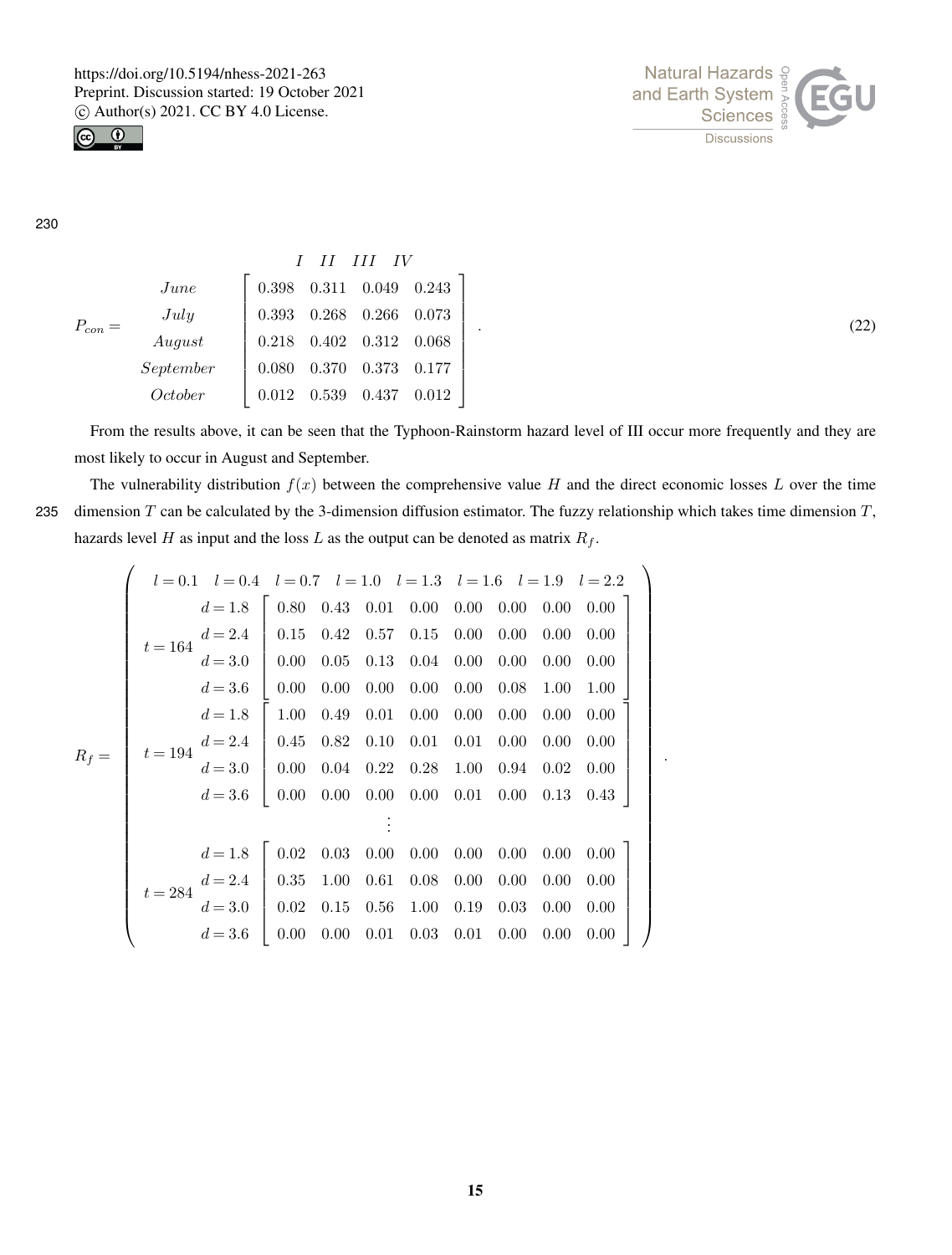



The discrete vulnerability distribution in terms of the direct economic loss is evaluated by Eq. 16 and the results are shown in Eq. 23. It can be seen that Shenzhen, most of the economic losses caused by the Typhoon-Rainstorm hazards is concentrated 240 in August and September.

$$
f(x;t,h) = \begin{bmatrix} I & II & III & IV \\ Juue & & & 0.20 & 0.02 & 0.00 & 0.00 \\ July & & & & 0.24 & 0.04 & 0.00 & 0.00 \\ August & & & & 0.15 & 1.13 & 1.67 & 1.90 \\ Soptember & & & 0.05 & 0.55 & 2.67 & 2.62 \\ October & & & 0.01 & 0.02 & 0.00 & 0.00 \end{bmatrix}
$$
 (23)

Dynamic compound hazards risks can be quantified as the expected value of hazards influence and the result is shown as Eq. 24 where the elements of vector denotes the estimated economic losses caused by the Typhoon-Rainstorm hazards in different months.

$$
Risk = \begin{pmatrix} 0.08582 & 0.10504 & 1.1372 & 1.66715 & 0.0109 \end{pmatrix}.
$$
\n(24)

#### 4 Discussion

Dimension reduction model VFS-IEW presents the comprehensive value of compound hazards level, but the relationship between hazards level and the indicators are not clear. To find more information from the results of VFS-IEM, this paper has built a predictive model to shield the light on compound hazards relationship and predict the Typhoon-Rainstorm hazards level. 250 Since the compound hazards level is an ordinal data (monotone trend and proportional odds), the cumulative logistic model (shown in Eq. 25) can be used to predict the compound hazards level. The probabilities of different order categories given by

cumulative logistic model are

$$
P(Y \le j \mid x) = \pi_1(x) + \dots + \pi_j(x), \quad j = 1, \dots, J.
$$

According to the research by Alan (1980), the cumulative logistic model is defined as

255 
$$
\text{logit}[P(Y \le j \mid x)] = \log \frac{P(Y \le j \mid x)}{1 - P(Y \le j \mid x)} = \text{logit}[P(Y \le j \mid x)] = \alpha_j + \beta^T x, \quad j = 1, ..., J - 1.
$$
 (25)

The Typhoon-Rainstorm hazard level prediction problem can be solved by using the VAGM package (Thomas (2010)) and the result is given by

$$
logit[P(Y \le j \mid x)] = 5.07(7.32, 11.15) - 0.12MP - 0.66SWI - 0.91TLN,
$$
\n(26)

where the different intercepts denote the different main-effects of hazard levels compared to the reference category, i.e., hazard 260 level IV. The rationality of this model is judged by LR-test (p-value <0.001) and the predictive performance  $R^2 = 0.898$  which shows that the model is well fitted and can be used as the compound hazards prediction.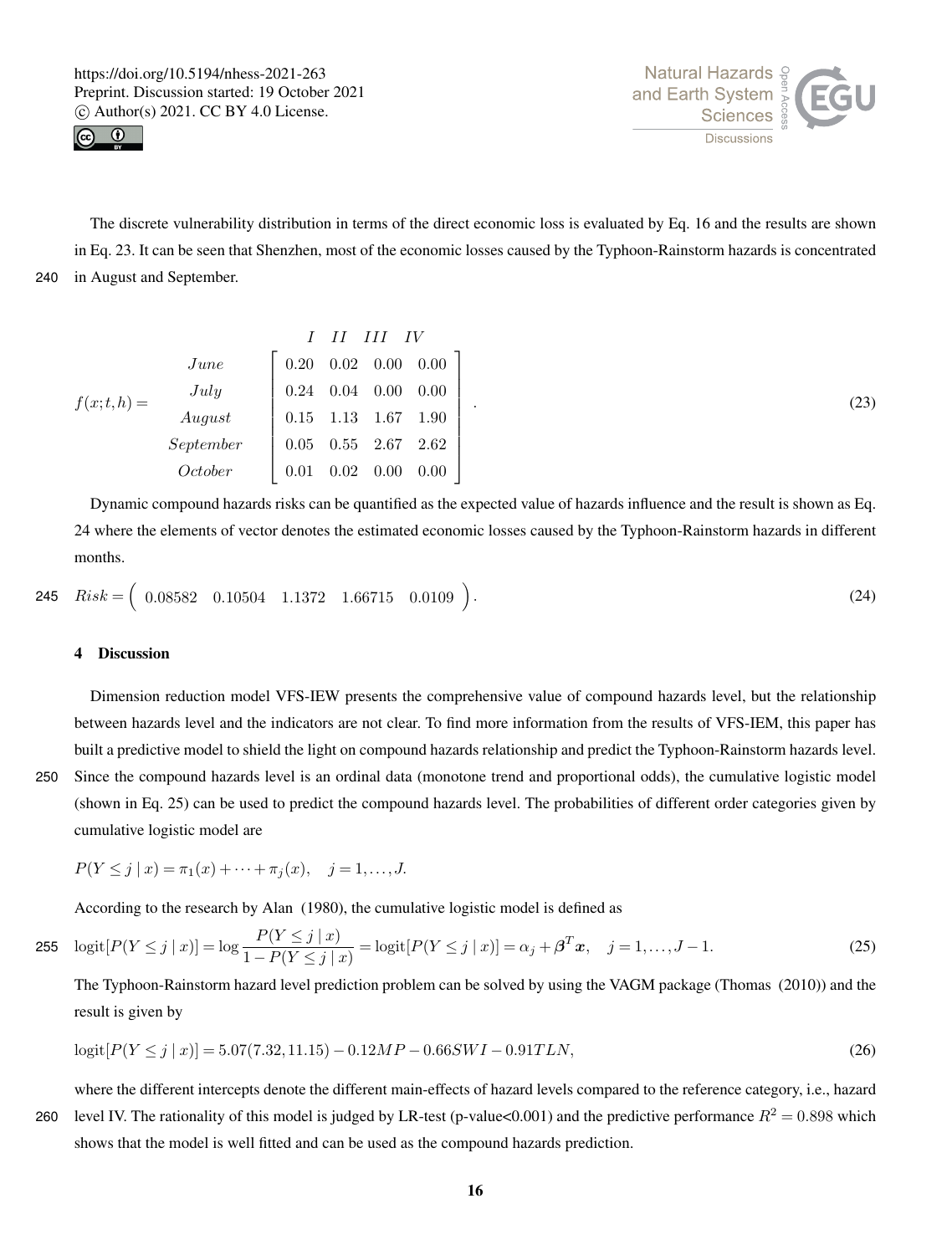



One advantage using the information diffusion technique to assess the risk of an compound hazards is that it does not need to know (1) the distribution type of the population from which given samples are drawn, (2) the function form of the causal relationship, which are constructed by the joint probability distribution and the vulnerability distribution. Moreover, researchers 265 have done simulation study on IDM and demonstrate the benefit of information distribution for probability estimation (Huang (2000); Li et al. (2012)) by minimizing the mean integrated square error (Kullback-Leibler divergence error) between the estimator and the true density. The performance of this non-parametric estimation procedure is studied well by Huang (2000) which shows the work efficiency is about 35% higher than histogram estimator (HE) and the performance is improved to reduce the error by 23.2% when data sets are incomplete. Therefore, the assessed compound hazards risk is more reliable and 270 accurate.

For the dynamic risk assessment of Typhoon-Rainstorm hazards, this paper provides extensive assessment results. From the dimension reduction model VFS-IEM, this paper shows that the probability of the occurrences of type II and III hazard levels is highest in Shenzhen. The emergency management department should prepare more effective emergency plans in advance to reduce the occurrences of the secondary hazards. From the dynamic risk assessment model VFS-IEM-IDM , it can be found

- 275 that the hazards occurrence probability of different hazard levels is different and the type hazards of II and III hazards level are most likely to occur in August and September. Also, considering the occurrence of different hazard level for each months, the probability of hazard level I occurring in June and July is the highest, and the hazard level II mostly occurs in August and October, and the type III hazard level is most likely to occur in September. From the perspective of hazard losses, the different direct economic losses caused by the Typhoon-Rainstorms of the same hazard level in each month indicates that the impacts
- 280 of the Typhoon-Rainstorm hazards on the economy are not the same. Besides, for the same month, the influence of economic loss decreases gradually when the compound hazards level rises. This indicates that the capacity of Typhoon-Rainstorm hazard resistance in Shenzhen is reliable, and the ability to copy with the sudden compound hazards are relatively strong under the existing emergence system. The dynamic compound hazards risk of Typhoon-Rainstorm hazards in Shenzhen shows that the risk value of this compound hazards in each month is different and the highest risk value appears in August and September. On 285 average, the occurrence of Typhoon-Rainstorm hazards brought Shenzhen 114 million RMB and 167 million RMB losses in these two months respectively, which is in line with the actual situation.
	-

# 5 Conclusions

Risk assessment is an important step in emergency management, but little research discusses the uncertainties of compound hazards evaluation and considers dynamic risk assessments when the data sets are incomplete. In this paper, we first present 290 the definition of dynamic compound hazards risk, and then Variable Fuzzy Set (VFS) theory is employed to evaluate the relative membership degree, and Information Entropy Method (IEM) is applied to obtain the weights of criteria indicators for compound hazards level evaluation. Based on the results obtained by VFS-IEM, we apply the information diffusion method (IDM) to estimate the conditional probability distribution and vulnerability distribution with the hazard occurrence time and the corresponding losses. Then the dynamic risk is assessed using fuzzy probabilistic risk to improve the accuracy of risk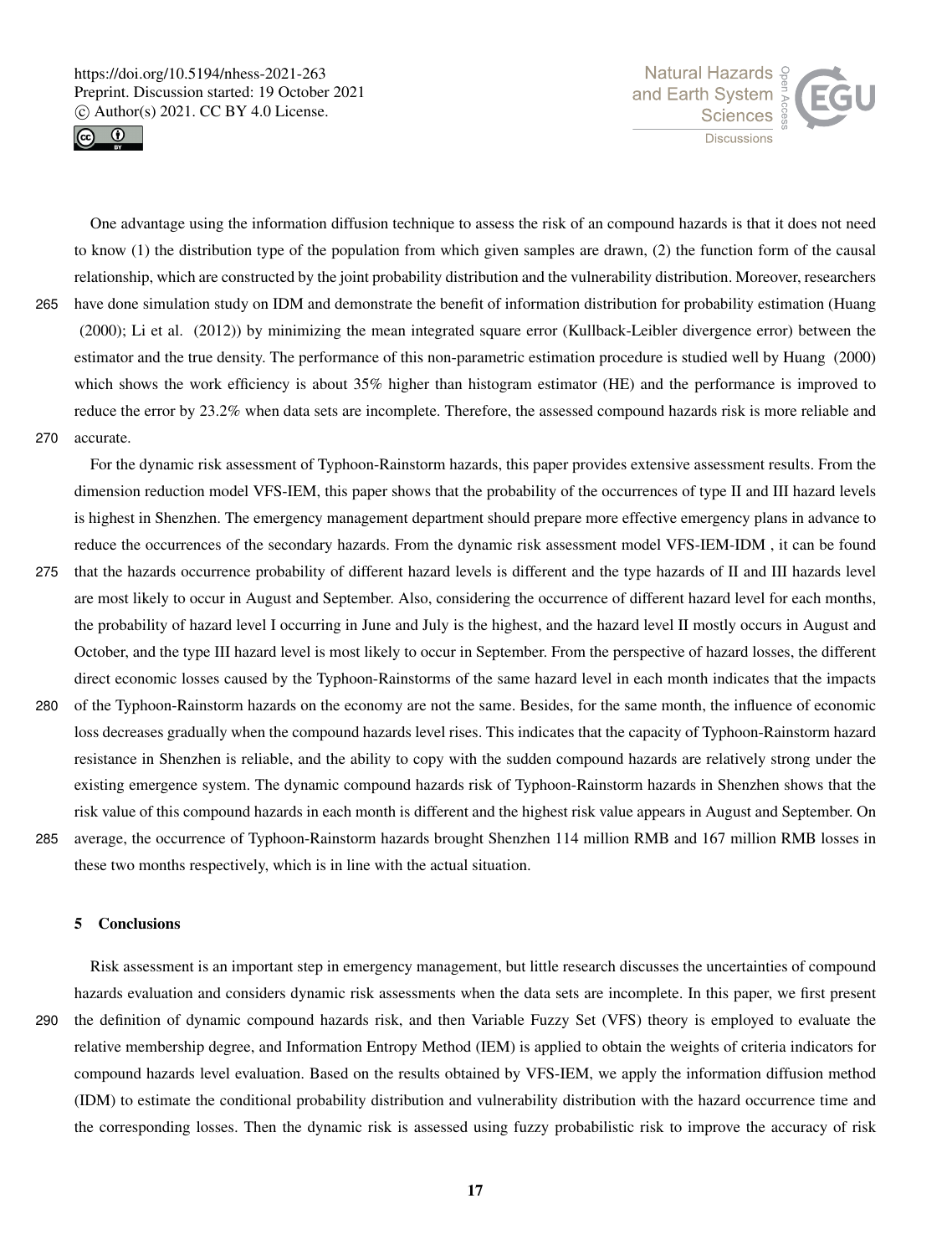



- 295 assessment. The innovations of this paper are: (i) Based on the definition of compound hazards risk, we take time dimension into consideration to introduce the concept of dynamic compound hazards risk. (ii) Considering that compound hazards have different measurement indicators for the comprehensive evaluation, a hybrid model of Variable Fuzzy Sets and the Information Entropy Method has been proposed to improve the accuracy of compound hazards level evaluation. (iii) According to the concept of dynamic compound hazards risk, we apply Information Diffusion Method to estimate the conditional probability 300 distribution and the vulnerability distribution using the comprehensive hazard levels, hazards occurrence time and the losses of compound hazards. The proposed model VFS-IEM-IDM can be used to deal with the problem of incomplete and limited
- information in dynamic risk assessment. (iv) By evaluating the expected value of the conditional probability distribution and the vulnerability distribution, we quantify the Typhoon-Rainstorm dynamic risk which shows that the occurrence of Typhoon-Rainstorm hazards brings Shenzhen 114 million RMB and 167 million RMB losses in August and September respectively.
- 305 These risk assessment results are in line with the actual situation and may be used to guide the emergency management in Shenzhen, which also shows the potential of VFS-IEM-IDM being applied to the compound hazards in general.

*Code and data availability.* The data and code used in the study are available at https://github.com/GongWenwuu/VFS-IEM-IDM.git.

*Acknowledgements.* This work was mainly supported by the National Key Research and Development Program of China (grant nos. 2019YFC0810705 and 2018YFC0807000), and National Natural Science Foundation of China under Grant 71771113. The authors would 310 like to acknowledge Shuanghua Yang and Manyu Meng of the Southern University of Science and Technology for providing the useful information.

Author contributions. GWW and YLL conceived the research framework and developed the methodology. GWW was responsible for the code compilation, data analysis, graphic visualization. GWW and JJ had done the first draft writing. YLL managed the implementation of research activities and revised the manuscript. All authors discussed the results and contributed 315 to the final version of the paper.

Competing interests. The authors declare that they have no conflict of interest.

Special issue statement. This article is part of the special issue 'Advances in flood forecasting and early warning'.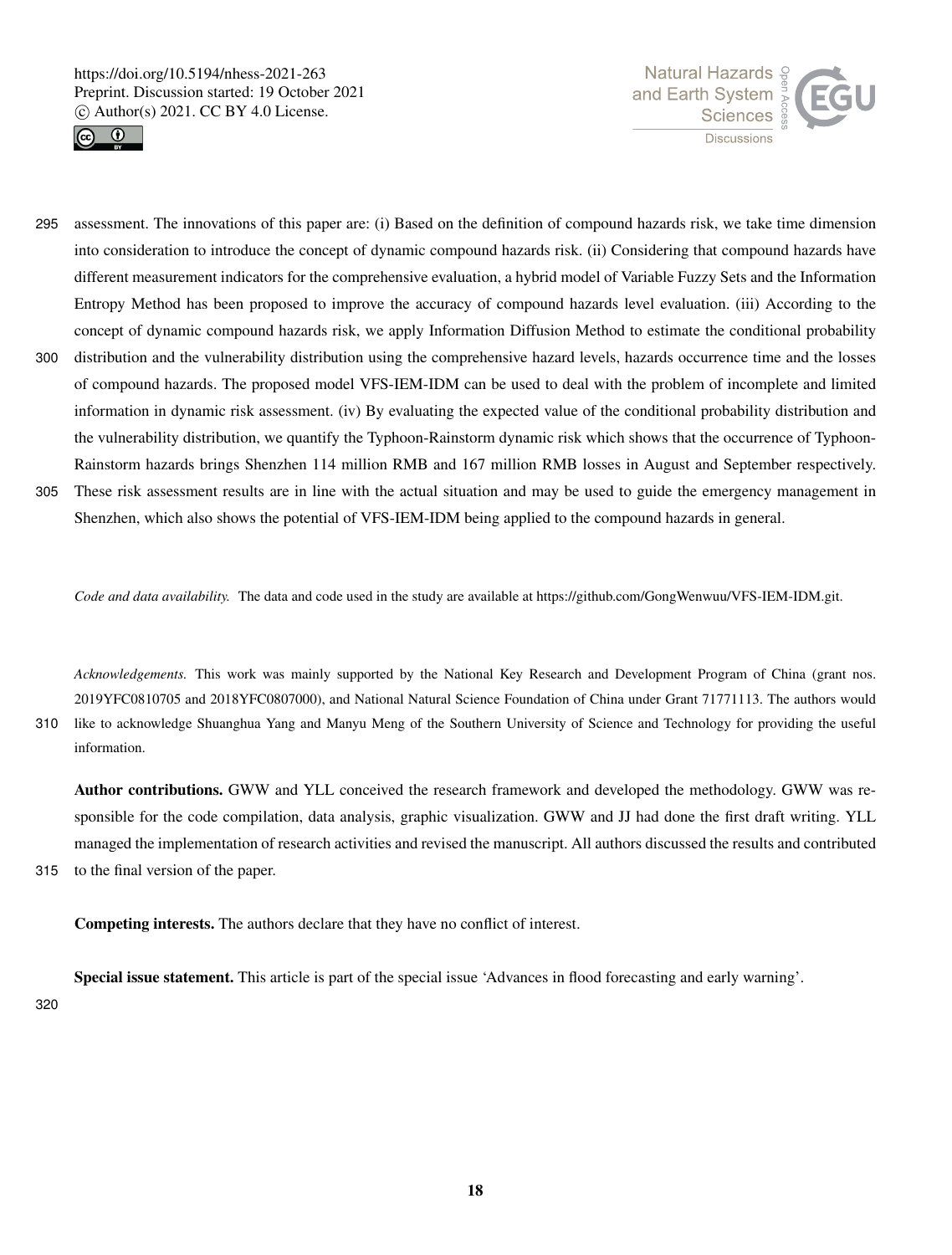



#### References

Alan Agresti: Generalized Odds Ratios for Ordinal Data. Biometrics, 36(1), 59-67, https://doi.org/10.2307/2530495, 1980. Beaula T. and Partheeban J.: Application of Variable Fuzzy Sets in the Analysis of Synthetic Disaster Degree for Flood Management. International Journal of Fuzzy Logic Systems, 5, 153-162, https://doi.org/10.5121/ijfls.2013.3305, 2013.

- 325 C. Huang: Principle of Information Diffusion. Fuzzy Sets and Systems, 91(1), 69-90, https://doi.org/10.1016/S0165-0114(96)00257-6, 1997.
	- C. Huang: Demonstration of Benefit of Information Distribution for Probability Estimation. Signal Processing, 80, 1037-1048, https://doi.org/10.1016/S0165-1684(00)00018-9, 2000.
	- C. Huang: Towards Efficient Fuzzy Information Processing: Using the Principle of Information Diffusion. Springer-Verlag, Berlin, Heidelberg, Germany, 2002.
- 330 C. Huang: Integration degree of risk in terms of scene and application. Stochastic Environmental Research and Risk Assessment, 23, 473-489, https://doi.org/10.1007/s00477-008-0234-6, 2009.

Eujeong Choi and Jeong-Gon Ha et al.: A review of multihazard risk assessment: Progress, potential, and challenges in the application to nuclear power plants. International Journal of Disaster Risk Reduction, 53, 19-33, https://doi.org/10.1016/j.ijdrr.2020.101933, 2021.

Fang, Y., Zheng, X., Peng, H., Wang, H. and Xin, J.: A New Method of the Relative Membership Degree Calculation in Variable Fuzzy Sets 335 for Water Quality Assessment. Ecological Indicators, 98(3), 515-522, https://doi.org/10.1016/j.ecolind.2018.11.032, 2019.

Gigovic, Ljubomir and Pamucar, Dragan et al.: Risk Evaluation Based on Variable Fuzzy Sets and Information Diffusion Method. Water, 9. 1-26, https://doi.org/10.3390/w9060360, 2017.

Gong, W. et al.: Risk Evaluation Based on Variable Fuzzy Sets and Information Diffusion Method. Journal of Applied Mathematics and Physics, 8(5), 821-830, https://doi.org/10.4236/jamp.2020.85064, 2020.

- 340 Huibert Kwakernaak: Fuzzy Random Variables—I. Definitions and Theorems. Information Sciences, 15(1), 1-29, https://doi.org/10.1016/0020-0255(78)90019-1, 1978.
	- Huang, C. A Formal Model of Dynamic Risk Analysis of Natural Disasters. Journal of Catastrophology, 30(3), 1-9, 2015.
	- Huang C.F. and Huang Y.D.: An Information Diffusion Technique to Assess Integrated Hazard Risks. Environmental Research, 161(4), 104-113, https://doi.org/10.1016/j.envres.2017.10.037, 2018.
- 345 He, Z.C. and Weng, W.G.: A Risk Assessment Method for Multi-Hazard Coupling Disasters. Risk Analysis, 4, 14-25, https://doi.org/10.1111/risa.13628, 2020.
	- Julià, P.B. and Ferreira, T.M.: From Single- to Multi-hazard Vulnerability and Risk in Historic Urban Areas: A Literature Review. Natural Hazards, 108, 93–128, https://doi.org/10.1007/s11069-021-04734-5, 2021.

Jennifer L. Catto and Andrew Dowdy: Understanding compound hazards from a weather system perspective. Stochastic Environmental

350 Research and Risk Assessment, 32, 10-18, https://doi.org/10.1016/j.wace.2021.100313, 2021.

Kappes, M.S., Keiler, M. and von Elverfeldt, K.: Challenges of Analyzing Multi-hazard Risk: A Review. Natural Hazards, 64, 1925–1958, https://doi.org/10.1007/s11069-020-04259-3, 2012.

- Khan A., Gupta S. and Gupta S.K.: Multi-hazard Disaster Studies: Monitoring, Detection, Recovery, and Management, based on Emerging Technologies and Optimal Techniques. International Journal of Disaster Risk Reduction, 47, 16-42, 355 https://doi.org/10.1016/j.ijdrr.2020.101642, 2020.
	- Liu L. and Zhou J.Z. et al.: Using Fuzzy Theory and Information Entropy for Water Quality Assessment in Three Gorges Region, China. Expert Systems with Applications, 37(3), 2517-2521, https://doi.org/10.1016/j.eswa.2009.08.004, 2010.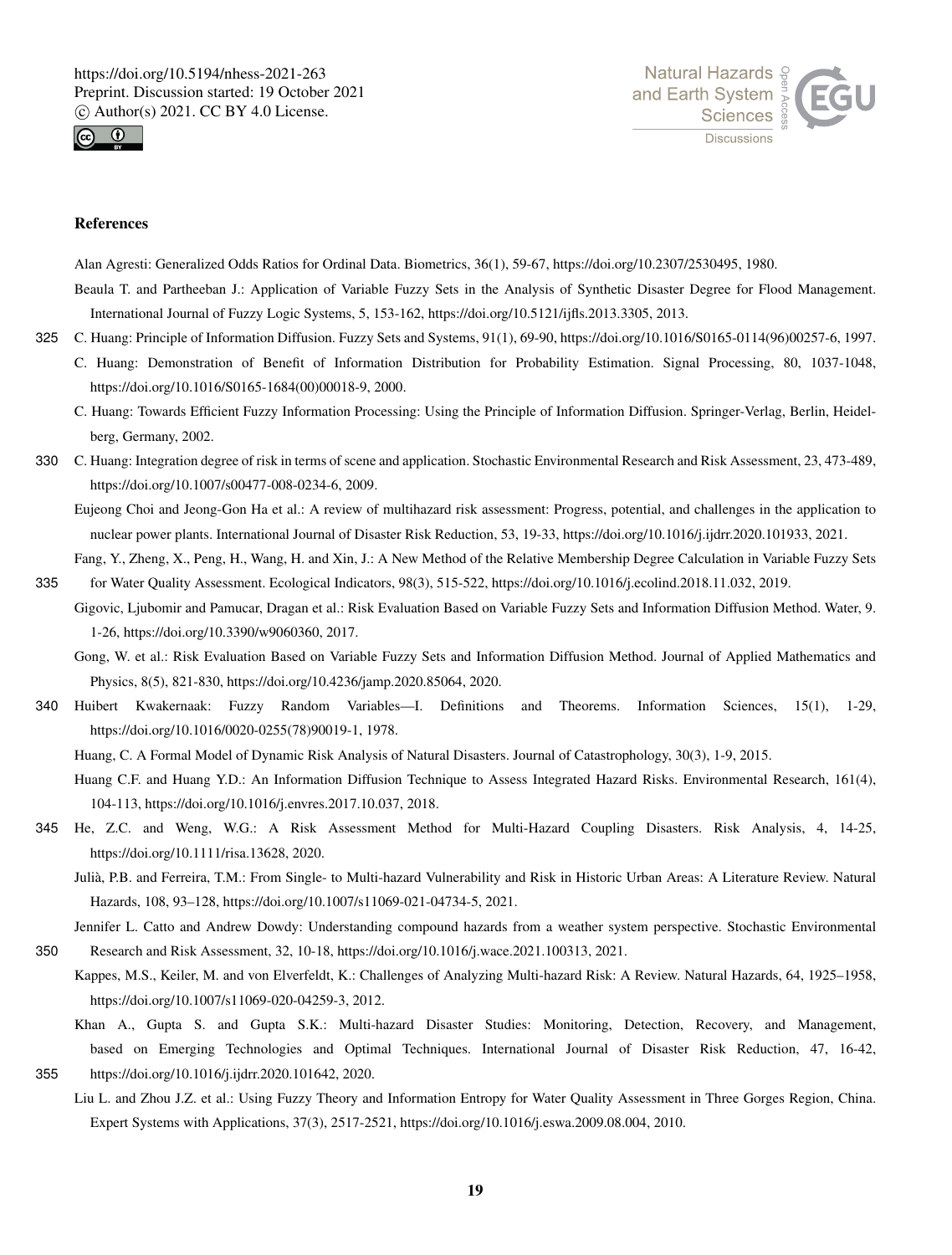



- Li, Q., Zhou, J.Z., Liu, D.H. and Jiang, X.G.: Research on Flood Risk Analysis and Evaluation Method Based on Variable Fuzzy Sets and Information Diffusion. Safety Science, 50(5), 1275-1283, https://doi.org/10.1016/j.ssci.2012.01.007, 2012.
- 360 Li, Q. Fuzzy Approach to Analysis of Flood Risk Based on Variable Fuzzy Sets and Improved Information Diffusion Methods. Natural Hazards and Earth System Science, 13(2), 239-249, https://doi.org/10.5194/nhess-13-239-2013, 2013.
	- Ming, X., Xu, W. and Li, Y. et al.: Quantitative Multi-hazard Risk Assessment with Vulnerability Surface and Hazard Joint Return Period. Stochastic Environmental Research and Risk Assessment, 29(1), 35–44, https://doi.org/10.1016/j.wace.2021.100313, 2015.
- Mehran Amiri and Abdollah Ardeshir et al.: Fuzzy Probabilistic Expert System for Occupational Hazard Assessment in Construction. Safety 365 Science, 93, 16-28, https://doi.org/10.1016/j.ssci.2016.11.008, 2017.
	- Shouyu, C. and Yu, G.: Variable Fuzzy Sets and its Application in Comprehensive Risk Evaluation for Flood-control Engineering System. Fuzzy Optimization and Decision Making, 5, 153–162, https://doi.org/10.1007/s10700-006-7333-y, 2006.
		- Thomas W. Yee: The VGAM Package for Categorical Data Analysis. Journal of Statistical Software, 32(10), 1-34, https://www.jstatsoft.org/v32/i10/, 2010.
- 370 Wang, Y., Sheng, D. and Wang, D. et al. Variable Fuzzy Set Theory to Assess Water Quality of the Meiliang Bay in Taihu Lake Basin. Water Resources Management, 28, 867–880, https://doi.org/10.1007/s11269-014-0521-6, 2014.
	- Wang, J., He, Z. and Weng, W.: A review of the research into the relations between hazards in multi-hazard risk analysis. Natural Hazards, 104, 2003–2026, https://doi.org/10.1007/s11069-020-04259-3, 2020.

Xu, W. and Zhuo, L. et al.: Assessment of the Casualty Risk of Multiple Meteorological Hazards in China. International Journal of Environ-

375 mental Research and Public Health, 13(2), 222-234, https://doi.org/10.3390/ijerph13020222, 2016.

Zhou L., Wu X.H., Ji Z.H. and Gao, G.: Characteristic Analysis of Rainstorm-induced Catastrophe and the Countermeasures of Flood Hazard Mitigation about Shenzhen City. Geomatics, Natural Hazards and Risk, 8(2), 1886-1897, https://doi.org/10.1080/19475705.2017.1392368, 2017.

Zhou S.T., Zhai G.F. and Shi Y.J.: A Literature Review of Urban Natural Disaster Risk Assessment. Journal of Catastrophology, 35(4), 380 180-186, https://doi.org/10.3969/j.issn.1000-811X.2020.04.033, 2020.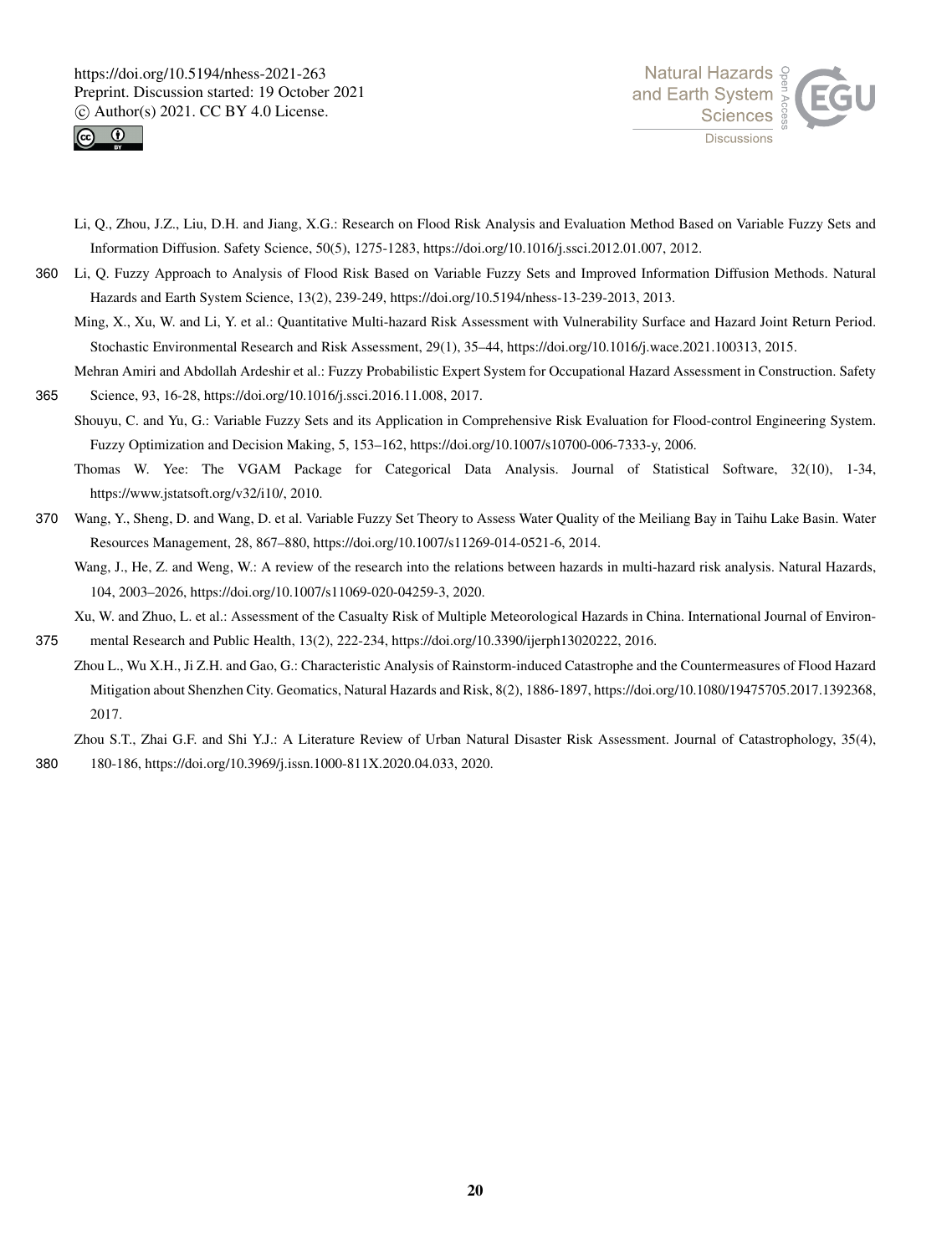



# Appendix A: Data Source

For the Typhoon-Rainstorm dynamic compound hazards risk assessment, the useful data sets, collected from Meteorological Bureau of ShenZhen Municipality (http://weather.sz.gov.cn/qixiangfuwu/qihoufuwu/qihouguanceyupinggu/nianduqihougongbao/) and TYPHOON ONLINE (http://typhoon.nmc.cn/web.html), have been sorted out in Table A1. In this table, MP denotes as 385 Maximum Precipitation, SWI denotes as Strong Wind Intensity, DEL denotes as Direct Economic. The Transformed Location Number (TLN) is also denoted as the landing location by using expertise knowledge.

| Time     | MP(mm) | SWI $(m/s)$ | Landing Location | <b>Transformed Location</b> | DEL (Billion) |
|----------|--------|-------------|------------------|-----------------------------|---------------|
| 20090627 | 67.3   | 16.8        | Huizhou          | 8.5                         | 0.3819        |
| 0719     | 80     | 27.3        | Shenzhen         | 10                          | 1.152         |
| 0915     | 127.9  | 28          | Taibei           | 6                           | 1.075         |
| 20100724 | 54.3   | 16.2        | Zhanjiang        | 6.5                         | 0.2571        |
| 0912     | 62.4   | 13.7        | Quanzhou         | 3                           | 0.345         |
| 0922     | 51.9   | 15.8        | Heyuan           | $\boldsymbol{7}$            | 0.2983        |
| 20110624 | 41.7   | 14          | Yangjiang        | 4.5                         | 0.0765        |
| 0930     | 117.3  | 15.2        | Wenchang         | 2.5                         | 0.8243        |
| 20120630 | 33.6   | 16.8        | Zhuhai           | 6.5                         | 0.6873        |
| 0724     | 152.3  | 24.9        | Taishan          | $\boldsymbol{7}$            | 2.241         |
| 0817     | 66.1   | 13.5        | Zhanjiang        | 3                           | 0.9153        |
| 20130615 | 36.5   | 12.4        | Wenchang         | $\overline{4}$              | 0.3621        |
| 0702     | 38.6   | 13.9        | Zhanjiang        | 3                           | 0.2561        |
| 0802     | 40.7   | 14.7        | Wenchang         | 3                           | 0.0851        |
| 0814     | 47.8   | 14.2        | Yangxi           | 3                           | 0.6413        |
| 0922     | 72.4   | 21.6        | Shanwei          | 8.5                         | 1.152         |
| 20140718 | 34.6   | 14.7        | Wenchang         | 2.5                         | 0.0841        |
| 0916     | 73.5   | 18.9        | Xuwen            | 2.5                         | 0.9641        |
| 0823     | 69.4   | 13.6        | Shanwei          | 10                          | 1.041         |
| 1004     | 108.5  | 13.5        | Zhanjiang        | 5.5                         | 0.9631        |
| 20160802 | 166    | 19.2        | Shenzhen         | 10                          | 2.31          |
| 0818     | 45.5   | 11.1        | Zhanjiang        | 5.5                         | 0.0314        |
| 1018     | 117.6  | 12.3        | Wanning          | 1.5                         | 0.421         |
| 1021     | 83.7   | 18.8        | Shanwei          | 7.5                         | 0.8721        |

Table A1: Data sets of Typhoon-Rainstorm hazards in Shenzhen.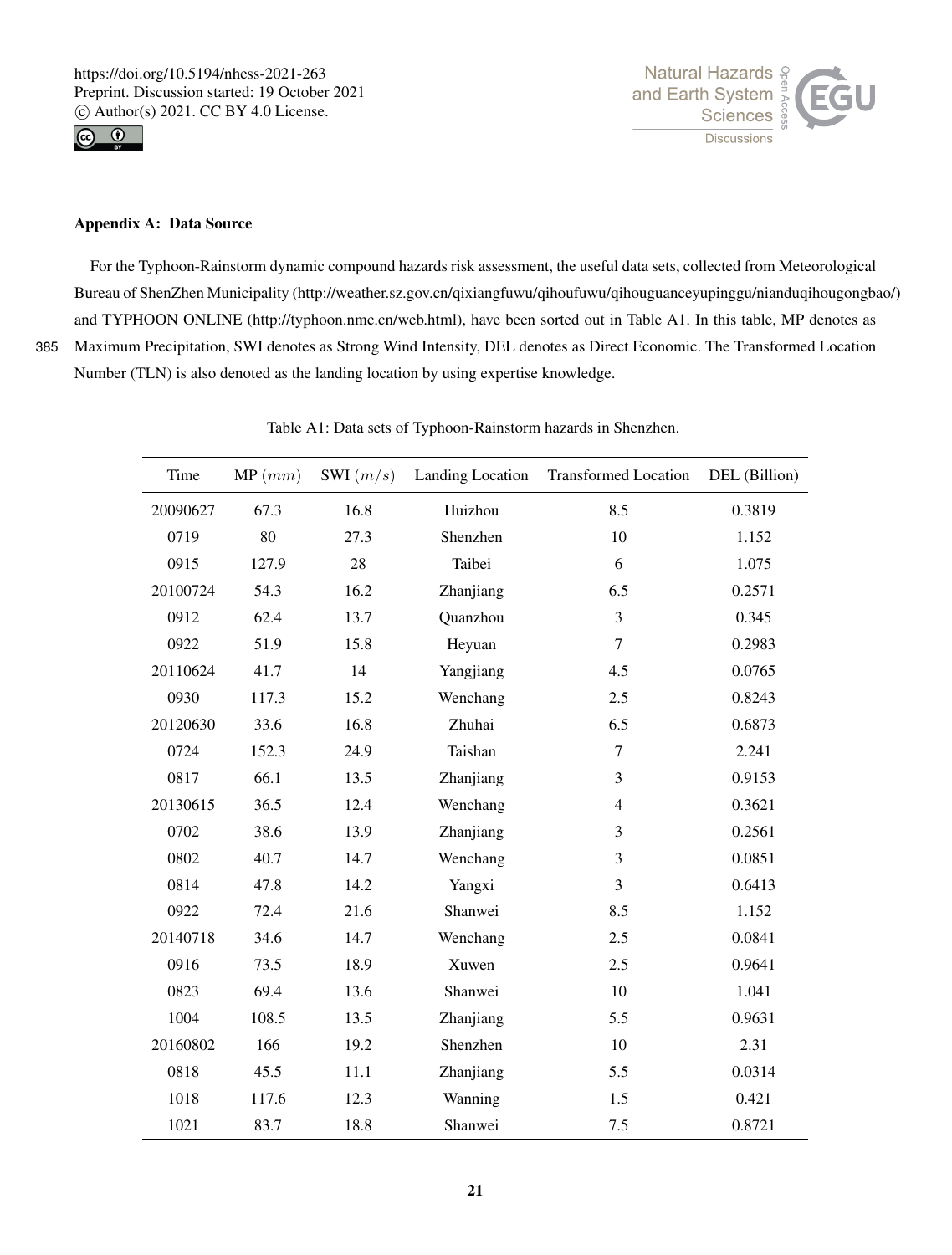



| 20170612 | 161.8 | 23   | Shenzhen  | 10  | 2.109  |
|----------|-------|------|-----------|-----|--------|
| 0723     | 33.4  | 18   | Xianggang | 9   | 0.5315 |
| 0823     | 56.3  | 23.9 | Zhuhai    | 8.5 | 1.328  |
| 0827     | 114.5 | 17.5 | Jiangmen  | 8.5 | 1.741  |
| 0903     | 82.4  | 14.4 | Shanwei   | 7.5 | 0.9631 |
| 1016     | 40    | 20.3 | Zhanjiang | 7.5 | 0.7341 |
| 20180606 | 97.2  | 10.8 | Xuwen     | 8.5 | 0.9267 |
| 0718     | 50.7  | 11.1 | Wanning   | 1.5 | 0.0267 |
| 0811     | 45.3  | 10.8 | Yangjiang | 7   | 0.5241 |
| 0916     | 173.5 | 30   | Taishan   | 7.5 | 2.361  |
| 20190703 | 48.8  | 11   | Wanning   | 1.5 | 0.0672 |
| 0811     | 178.5 | 14.1 | Wenchang  | 5.5 | 0.9561 |
| 0824     | 97.6  | 12.7 | Zhangzhou | 6   | 0.5931 |
| 0902     | 86.9  | 11.3 | Wanning   | 1   | 0.0751 |
|          |       |      |           |     |        |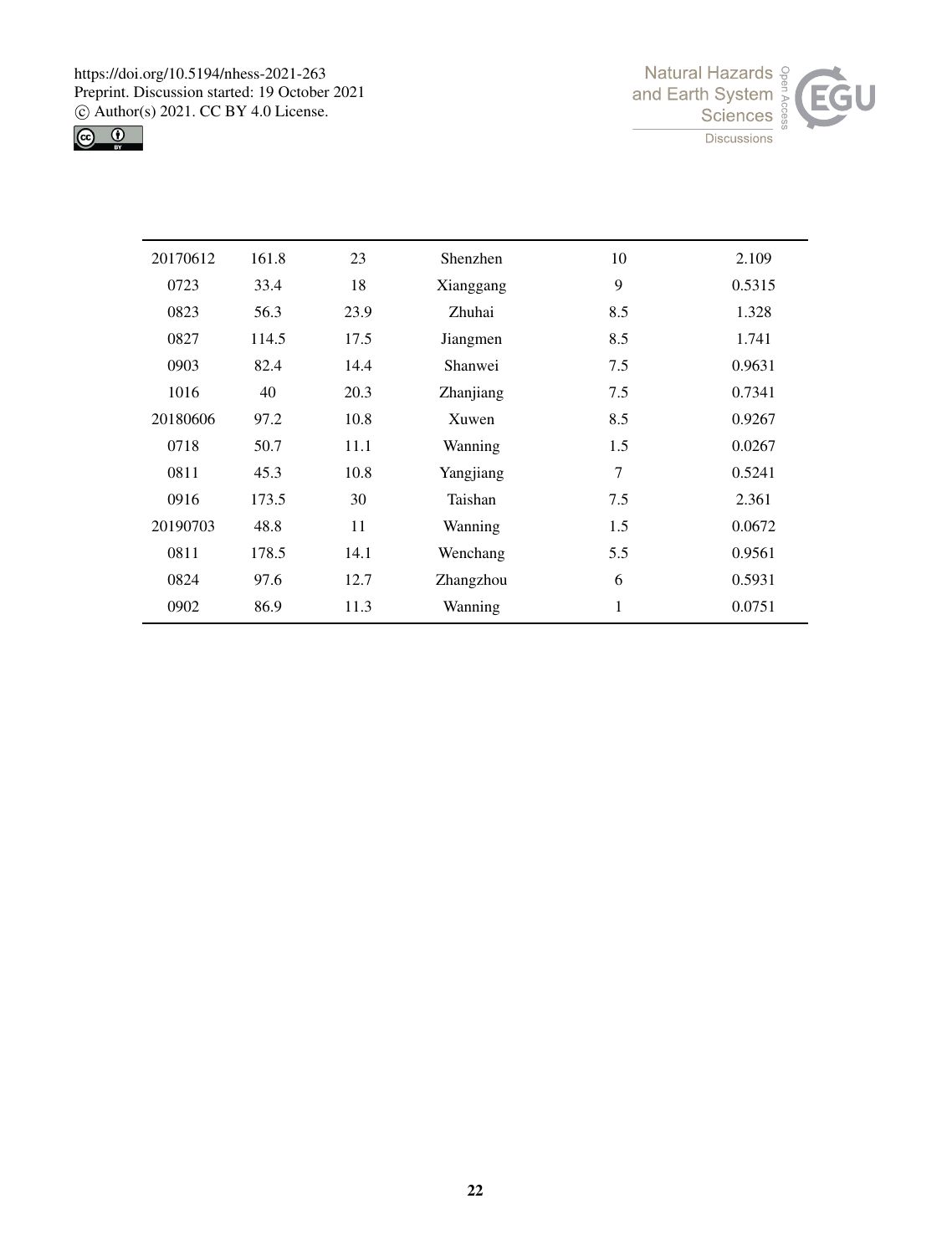https://doi.org/10.5194/nhess-2021-263 Preprint. Discussion started: 19 October 2021  $\overline{c}$  Author(s) 2021. CC BY 4.0 License.<br> $\overline{c}$ 





# Appendix B: Comprehensive Compound Hazards Level

Based on the Dimension Reduction Model VFS-IEM, this paper takes the average of  $\alpha = \beta = 1$  and  $\alpha = \beta = 2$  to denote 390 the final Typhoon-Rainstorm hazards level. The following Table B1 has shown that the whole results of comprehensive degree value.

| Time     |      |      |      | $\alpha = \beta = 1$ $\alpha = \beta = 2$ Average Level (D) Comprehensive Level |
|----------|------|------|------|---------------------------------------------------------------------------------|
| 20090627 | 3.07 | 2.36 | 2.72 | III                                                                             |
| 0719     | 3.34 | 2.65 | 3.00 | III                                                                             |
| 0915     | 3.93 | 3.55 | 3.74 | IV                                                                              |
| 20100724 | 2.67 | 1.96 | 2.32 | $\mathbf{I}$                                                                    |
| 0912     | 2.68 | 2.29 | 2.49 | III                                                                             |
| 0922     | 3.02 | 2.45 | 2.74 | III                                                                             |
| 20110624 | 2.12 | 1.73 | 1.93 | $\bf I$                                                                         |
| 0930     | 2.87 | 2.57 | 2.72 | III                                                                             |
| 20120630 | 2.66 | 1.95 | 2.31 | $\rm II$                                                                        |
| 0724     | 3.97 | 3.93 | 3.95 | IV                                                                              |
| 0817     | 2.8  | 2.32 | 2.56 | $\mathbf{I}$                                                                    |
| 20130615 | 2.08 | 1.79 | 1.94 | I                                                                               |
| 0702     | 2.28 | 1.7  | 1.99 | I                                                                               |
| 0802     | 1.65 | 1.4  | 1.53 | $\bf I$                                                                         |
| 0814     | 2.22 | 2.03 | 2.13 | $\rm II$                                                                        |
| 0922     | 3.44 | 2.67 | 3.06 | $\rm III$                                                                       |
| 20140718 | 1.93 | 1.73 | 1.83 | $\bf I$                                                                         |
| 0916     | 2.65 | 2.3  | 2.48 | $\mathbf{I}$                                                                    |
| 0823     | 3.19 | 2.64 | 2.92 | $\rm III$                                                                       |
| 1004     | 3    | 2.91 | 2.96 | $\rm III$                                                                       |
| 20160802 | 3.66 | 3.69 | 3.68 | IV                                                                              |
| 0818     | 1.96 | 1.8  | 1.88 | $\bf I$                                                                         |
| 1018     | 2.52 | 2.03 | 2.28 | $\rm II$                                                                        |
| 1021     | 33.1 | 2.91 | 3.11 | III                                                                             |
| 20170612 | 3.69 | 3.83 | 3.76 | IV                                                                              |
| 0723     | 2.52 | 1.7  | 2.11 | $\mathop{\rm II}\nolimits$                                                      |

Table B1: Comprehensive compound hazards level in ShenZhen